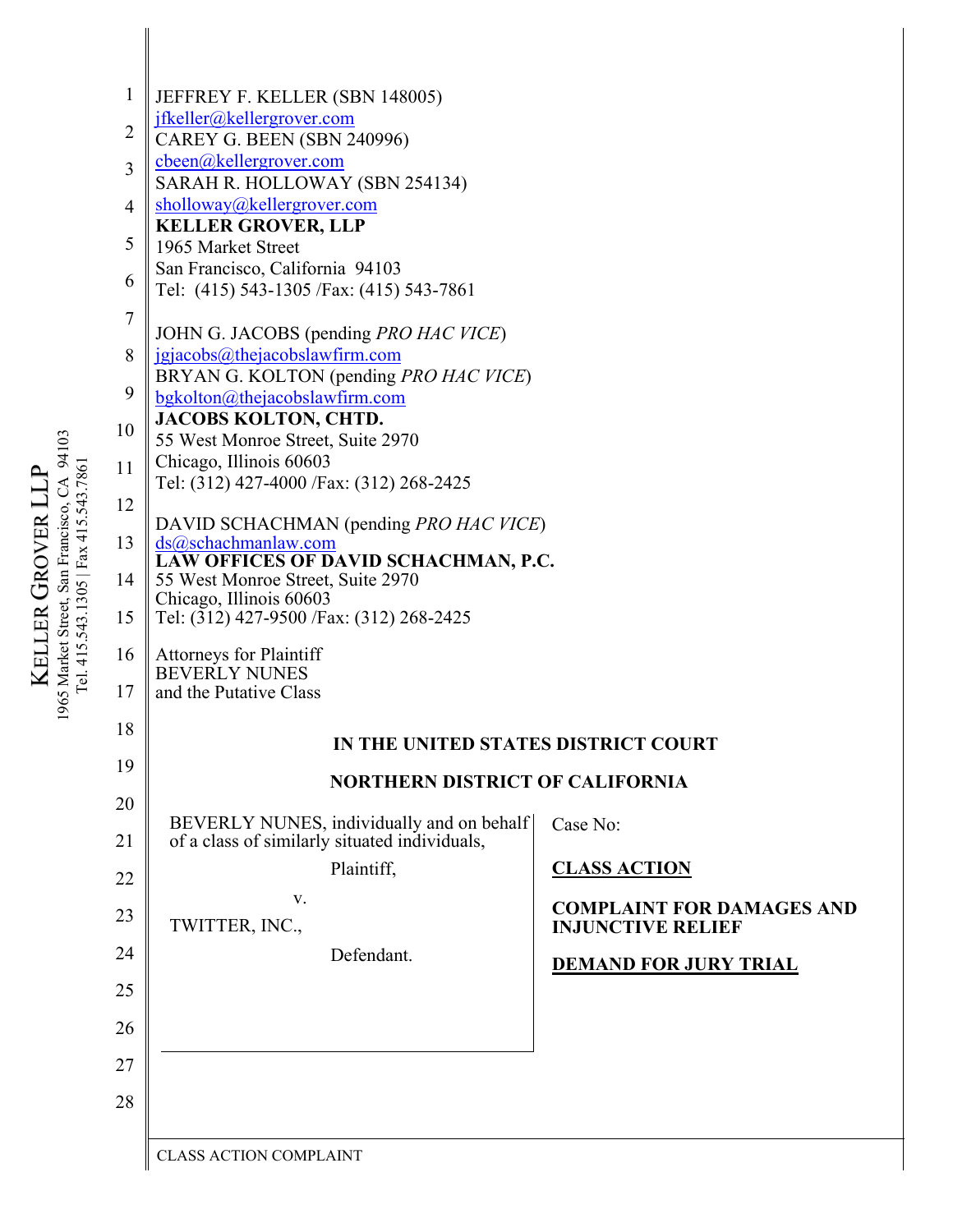2

3

4

5

6

7

8

9

10

11

12

13

14

15

16

17

## **CLASS ACTION COMPLAINT**

1. Plaintiff Beverly Nunes ("Nunes" or "Plaintiff") brings this class action complaint against Defendant Twitter, Inc. ("Twitter" or "Defendant") and alleges as follows upon personal knowledge as to herself and her own acts and experiences and, as to all other matters, upon information and belief, including investigation conducted by her attorneys.

### **NATURE OF THE CASE**

2. Twitter is a global, public social networking and microblogging platform that allows it and its users to create, send and read (or follow) text messages (*i.e.,* "tweets") of up to 140 text characters. Twitter's content is broadly accessible to its users and unregistered visitors, and use of its services to create, send, follow and read tweets is, subject to some exceptions, free.

3. To generate revenue, Twitter relies almost exclusively on advertising services. As part of its services, Twitter collects and stores user data, including user cellular telephone numbers, for the purpose of sending automated *en masse* text messages on its and Twitter users' behalf. Twitter sends messages directly to users' Twitter accounts and/or mobile devices, often in the form of Short Message Service ("SMS") text messages, the text messaging service component of mobile telephones. In 2013, over 70% of Twitter's advertising revenue was generated from mobile devices.

18 19 20 21 22 23 24 4. The Telephone Consumer Protection Act ("TCPA), 47 U.S.C. § 227, *et seq.* and its implementing regulations, 47 C.F.R. §64.1200, *et seq.* prohibit companies, such as Twitter, from sending automated SMS text messages to mobile telephones without first obtaining consent. Twitter has violated, and continues to violate, the TCPA and its regulations by sending automated SMS text messages to cellular telephone subscribers (a) who had recycled (or reassigned) cellular telephone numbers who have not expressly consented to receiving such messages and/or (b) who have expressly requested *not* to receive such messages.

25 26 27 28 5. By sending such SMS text messages to consumers, Twitter has caused consumers actual harm, including the aggravation and privacy invasion that accompanies receiving unsolicited text messages. Moreover, consumers are damaged by having to pay cellular telephone service providers for the receipt of Twitter's unsolicited text messages.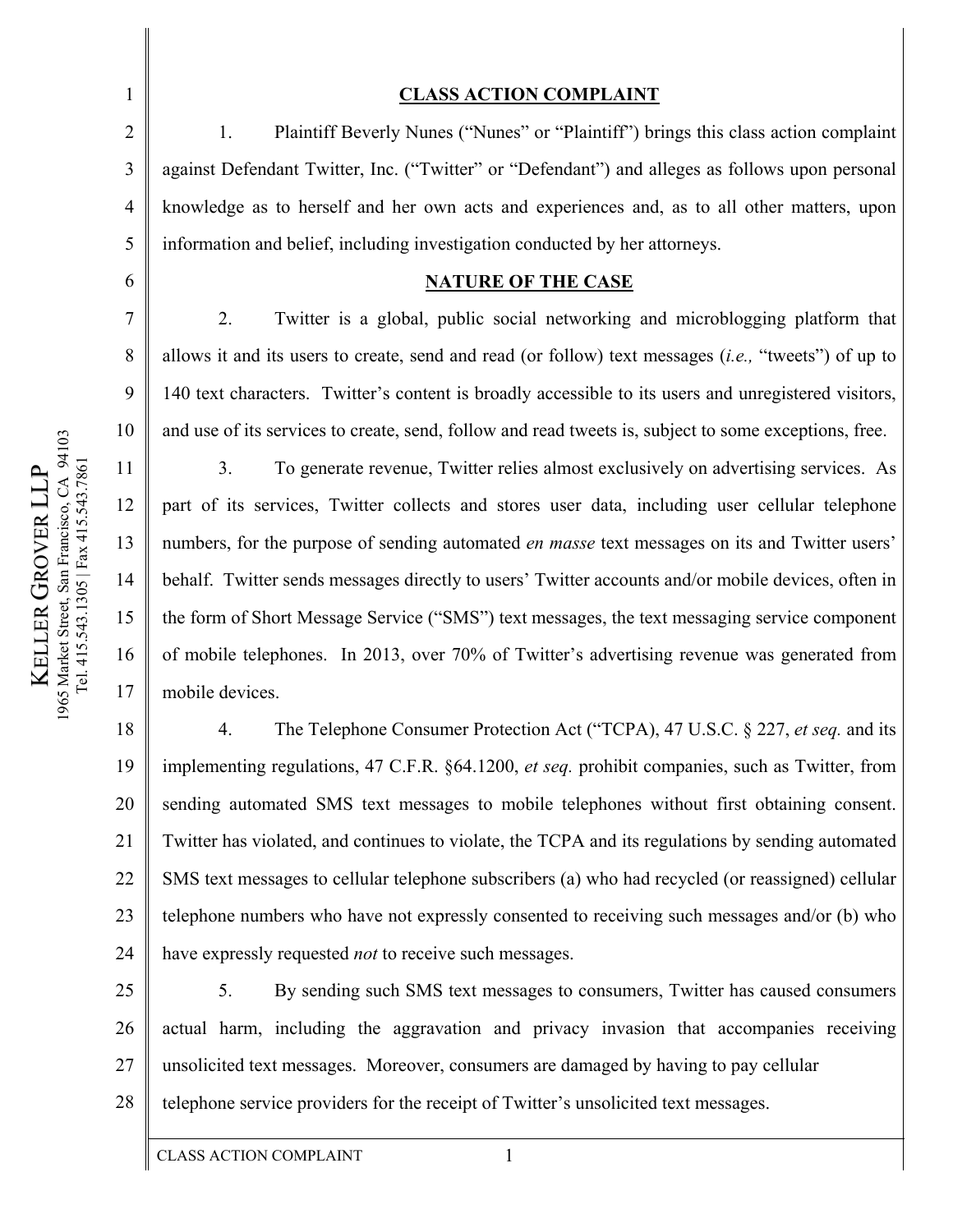2

3

4

5

6

7

8

9

10

11

12

13

14

15

16

17

18

19

20

6. Plaintiff brings this suit under the TCPA on behalf of herself and a class of similarly situated persons. Plaintiff and the classes seek injunctive relief and an award of statutory damages, together with costs and reasonable attorney's fees.

## **PARTIES**

7. Nunes is a citizen of Taunton, Massachusetts.

8. Twitter is a public, online social networking and microblogging platform that allows it and its users to create, send and receive text messages. Twitter, one of the most sophisticated technology companies in the world, is a Delaware corporation with its principal place of business in San Francisco, California. Twitter does business throughout the U.S. and California, including San Francisco County. Twitter's website is www.twitter.com. Twitter sends SMS text messages to consumers using its licensed SMS short code number: 40404.

## **JURISDICTION**

9. The Court has subject matter jurisdiction over this action pursuant to 28 U.S.C. § 1331 because it is an action arising under the laws of the United States and also pursuant to 28 U.S.C. § 1332(d), because (a) at least one member of the putative class is a citizen of a state different from Defendant; (b) the amount in controversy exceeds \$5,000,000, exclusive of interest and costs; and (c) none of the exceptions under that subsection apply to this action.

## **VENUE**

10. Venue is proper in this district under 28 U.S.C. § 1391(b) and (c).

## **FACTS**

21 22 23 24 25 11. In recent years, marketers, who have often felt stymied by federal or state laws limiting solicitations, have looked to alternative technologies through which to send bulk solicitations cheaply. One of the newest types of bulk marketing is through SMS. SMS allows marketers to send (and receive) short text messages, usually limited to 160 characters, to (and from) cellular telephone subscriber's cellular telephone devices.

26 27 28 12. A SMS message is directed to a wireless device through use of the device's assigned telephone number. The message sender's telephone number is preserved as part of the recipient's message, so that the recipient knows, at least by number, who is sending the message.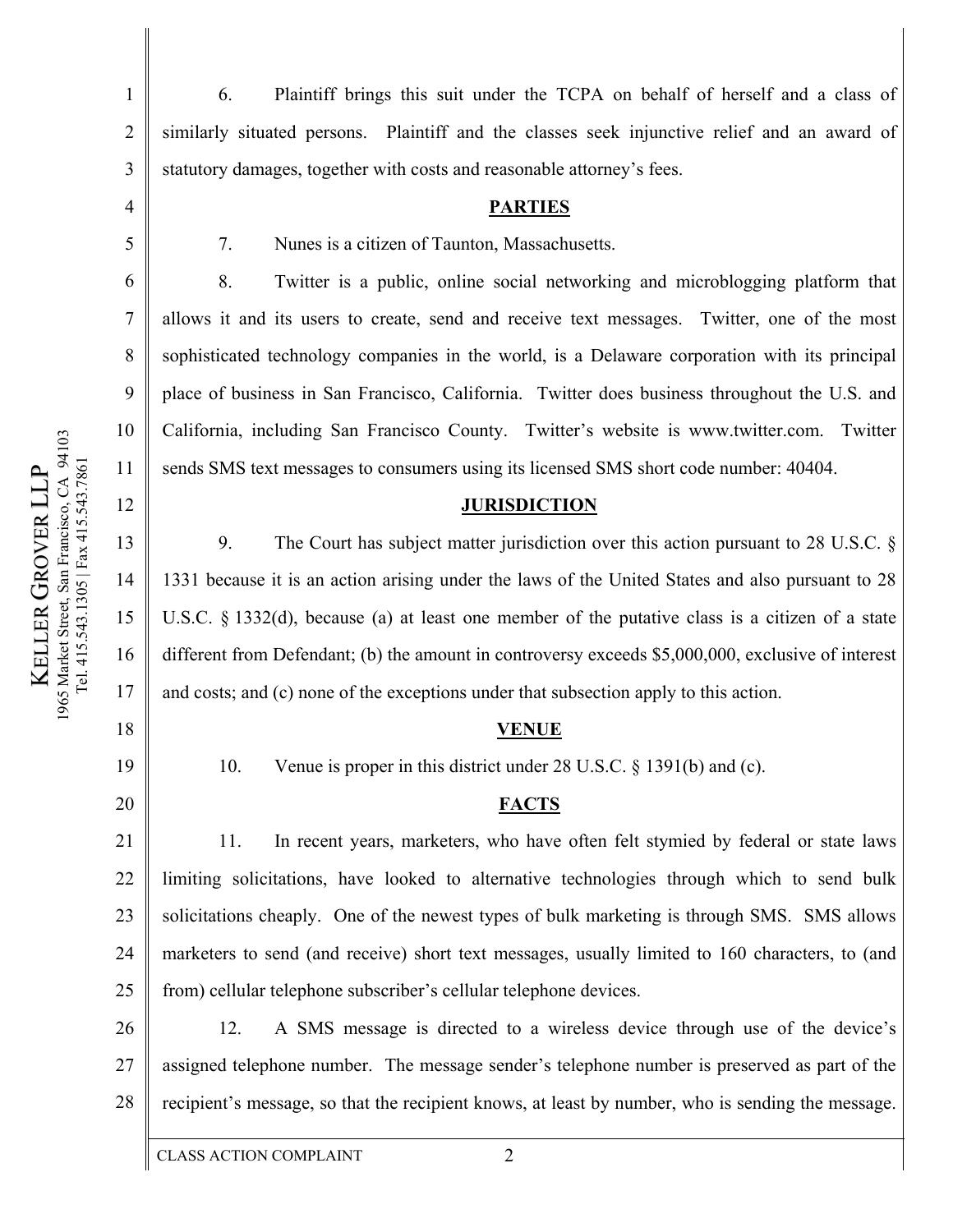5 6 7 8 9 10 1965 Market Street, San Francisco, CA 94103 Francisco, CA 94103 Tel. 415.543.1305 | Fax 415.543.7861 Tel. 415.543.1305 | Fax 415.543.7861 11  $\mathsf{P}_{\! \! \! \mathsf{H}}$  $\overline{\phantom{0}}$  $\overline{\phantom{0}}$ 12 VER

13

14

15

KE LLER

 $\mathfrak{S}% _{T}=\mathfrak{S}_{T}\!\left( a,b\right) ,\ \mathfrak{S}_{T}=C_{T}\!\left( a,b\right) ,$ O

San<sup>1</sup>

965 Market Street,

1

2

3

4

When a SMS message is successful, the recipient's cellular phone typically rings, alerting him or her that the phone is receiving a text message. As cellular telephones are inherently mobile and are frequently carried on their owner's person, calls to cellular telephones, including SMS messages, may be received by the called party virtually anywhere worldwide.

13. The use of SMS messaging (known colloquially as "text messaging") has become ever-present in the United States. According to CTIA-The Wireless Association® ("CTIA"), as of December 2012, there were 326.4 million U.S. cellular telephone subscriptions and approximately 2.19 trillion text messages sent annually (171.3 billion sent monthly).

14. Marketers have seized on this billion-dollar industry as a vast marketing and exposure opportunity. Using SMS technology, companies and individuals can now extend the promotional reach of their products, brands, services and ideas to potentially millions of consumers, almost instantaneously. And, with SMS technology, marketers know with near certainty that their message is received. According to Juniper Research, which specializes in high growth mobile market sectors, *97%* of SMS text messages are ultimately read by the cellular subscriber, and *90%* are read within the first four to six minutes of delivery.

16 17 18 19 20 21 22 15. Many companies, including Twitter, use automated computer equipment to send bulk SMS text messages to cellular telephone subscribers using a unique five or six digit number called "short code," as opposed to using an ordinary ten-digit telephone number. U.S. companies obtain short code numbers from an independent agency, Neustar, Inc. ("Neustar"), which manages and assigns U.S. short code numbers on behalf of cellular network operators. Companies typically lease short code numbers in order to run automated mobile text messaging applications. Twitter obtained its short code directly from Neustar for this purpose.

23 24 25 26 16. Unlike more conventional solicitations, SMS text messages actually cost its recipients money. Cellular telephone users must pay their respective wireless service providers to receive text messages, either individually or as part of a specified (and often limited) plan, regardless of whether or not the incoming message is authorized.

27 ///

///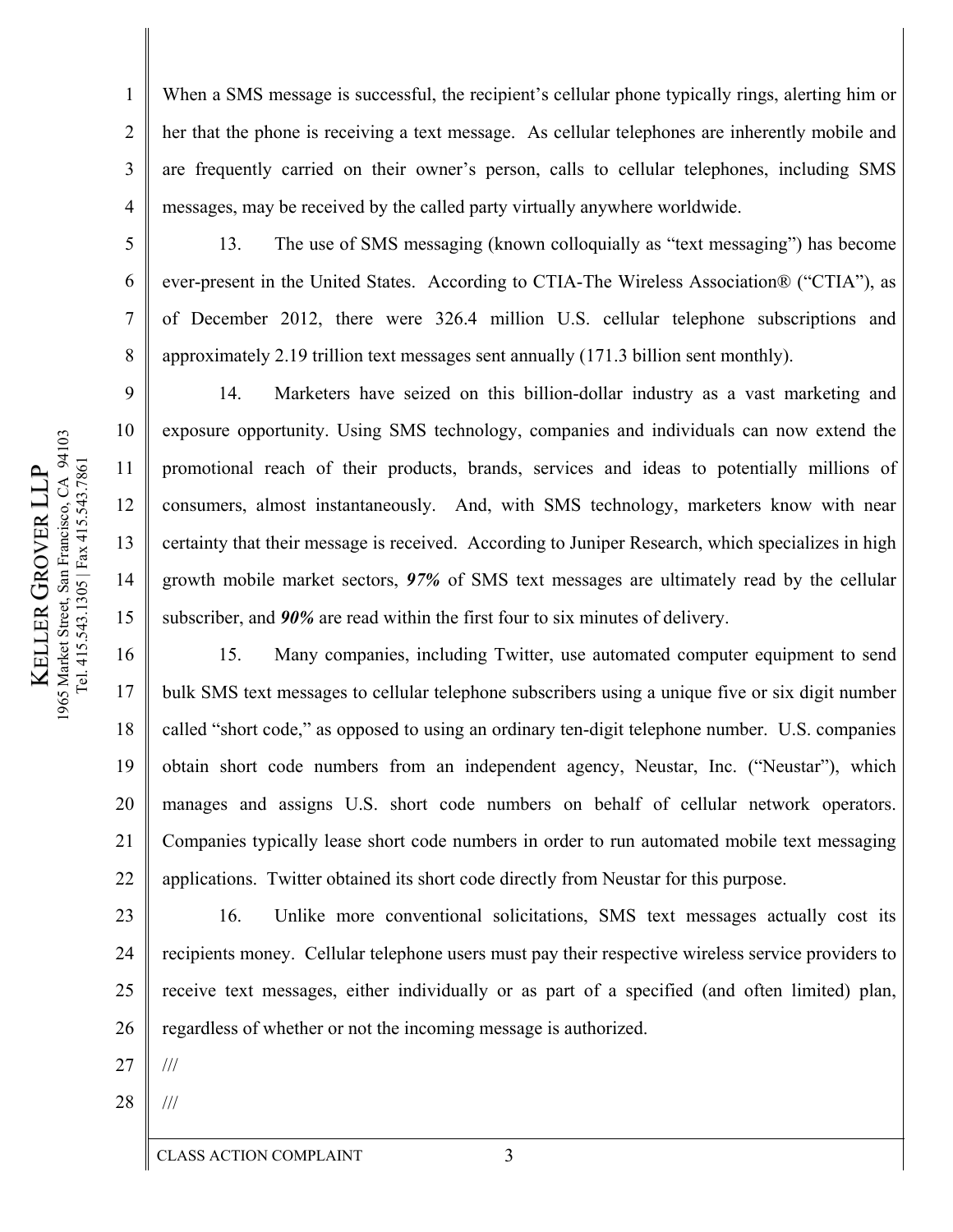### **A. Twitter's SMS Text Messages**

17. Twitter is an online public platform and micro-blogging service that allows users to create and read text messages – "tweets" – of up to 140 text characters. Users can read and post tweets and follow the accounts and tweets of other users. Users access Twitter through its website interface, SMS or a mobile device application. Twitter does not charge to use its tweeting services (although advertisers can choose to purchase advertising services to reach a broader audience to promote their brands, products and services), and Twitter imposes no restrictions on the number of user tweets or the number of accounts a user can follow. Twitter's systems are capable of delivering billions of short messages to hundreds of millions of people a day. According to its 2013 Form 10-K, filed with the U.S. Securities and Exchange Commission, Twitter has millions of users who create approximately 500 million tweets every day.

18. Mobile devices, such as cellular phones, have become the primary driver of Twitter's business. Twitter estimates that 76% of its users are on mobile devices. In many countries, including the United States, Twitter users can register, follow accounts, receive notifications and send tweets entirely through SMS messaging. In the United States, users communicate with Twitter through its short code number: 40404.

17 18 19 20 21 22 23 24 25 26 27 28 19. Because Twitter does not generate revenue directly from its users, the substantial majority of its revenue comes from advertising services. Twitter competes against other online and mobile businesses and traditional media outlets, such as television, radio and print, for spending on advertising. Twitter's ability to compete effectively for advertiser spend depends upon many factors, including the size and composition of its user base, its ad targeting capabilities, the timing and market acceptance of its advertising services, its marketing and selling efforts, the return its advertisers receive from its advertising services, and its reputation and the strength of its brand. As part of its services, Twitter collects and stores personal user information, including cellular telephone numbers, and, then, uses that information to send tweets, including automated text messages, on behalf of it and Twitter users at a low cost. Twitter's ability to dial and send automated text messages (without human intervention), partnered with its everincreasing user database, makes it a valuable resource for commercial and individual mobile

1

2

3

4

5

6

7

8

9

10

11

12

13

14

15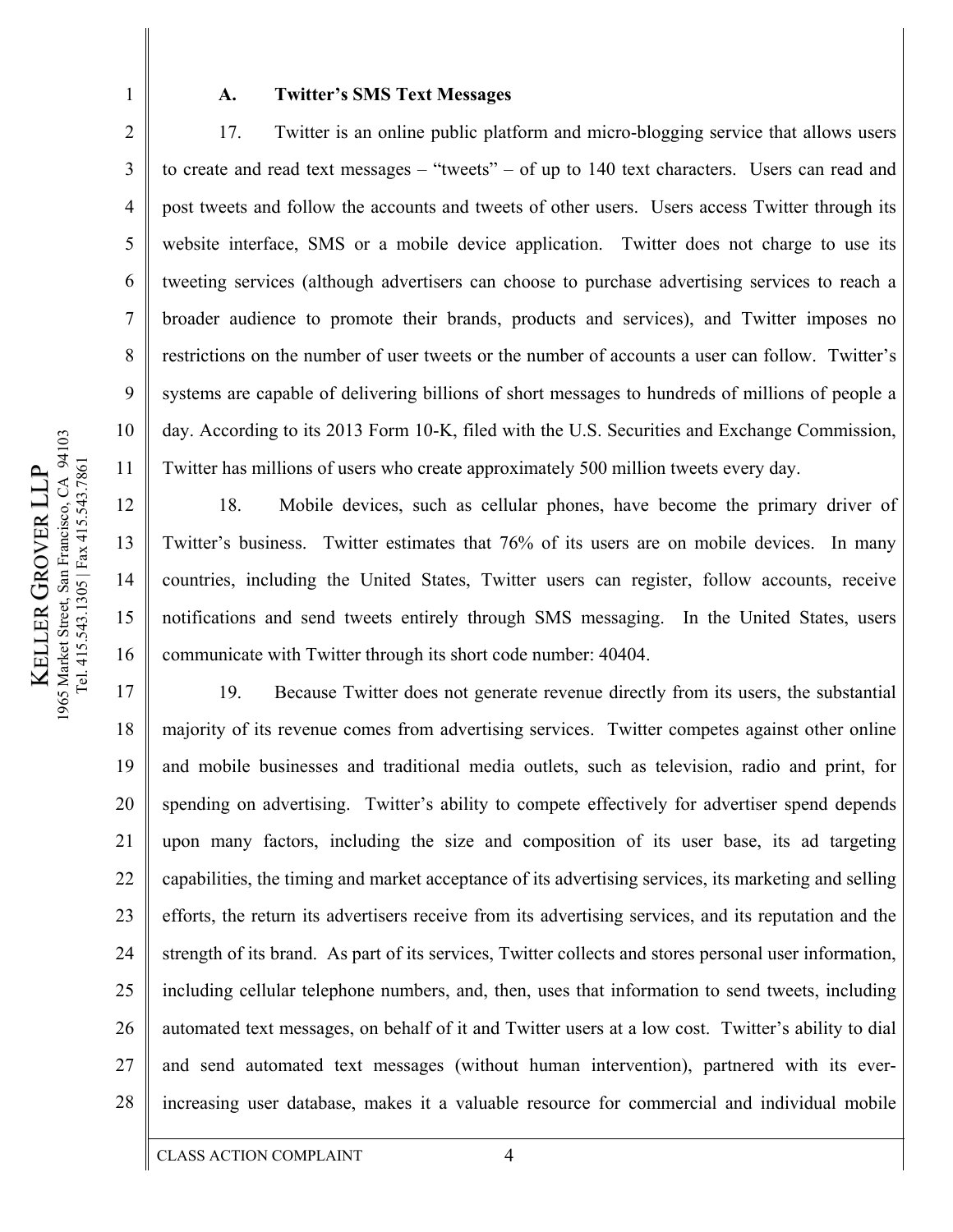marketers. In 2013, Twitter estimated that nearly 90% of its total revenue came from advertising, over 70% of which was generated from mobile devices.

20. The substantial majority of Twitter's advertising revenue is generated on a payfor-performance basis, which means advertisers are only charged when a user engages with their ad. In other words, Twitter is paid based on the volume of activity of people using its platform: when someone follows a Promoted Account (an advertisement that invites targeted Twitter users to follow a brand's account), clicks on a Promoted Trend (an ad that appears at the top of Twitters' list of "trending topics") or engages with someone else's Promoted Tweet (a Tweet purchased by advertisers who want to reach a wider group of users or to spark engagement from their existing followers) by clicking on the Promoted Tweet, retweeting (forwarding or reposting) it, replying to it, or marking it as a favorite, Twitter profits.

21. Twitter's messages typically appear on a user's Twitter account, regardless of the device used. Twitter users may also receive message notifications via e-mail, SMS text message or mobile push notifications (*i.e.*, alerts sent to the mobile device home screen). In the case of SMS text messages, the messages are received by consumers' cellular telephones as a text message from Twitter's SMS short code, 40404.

17 18 19 20 22. Often times, Twitter's SMS text messages do not identify Twitter by "name" as the message sender, even though the message is, in fact, sent by it using its short code number. Rather, they often identify the sender by the underlying advertiser's self-selected Twitter user name, such as "@swagpoilercode" or "@dayzdevteam."

21 22 23 24 25 26 27 28 23. Twitter's SMS text messaging system connects to all U.S. mobile phone carriers' networks with virtual private network ("VPN") tunnels over what is called a Short Message Peerto-Peer ("SMPP") bind. SMPP is a standard communication protocol used by organizations, such as Twitter, needing to send vast amounts of SMS messages nearly simultaneously (i.e., high volume bulk text messaging), at very high speeds (i.e., hundreds or thousands of messages per second). Indeed, in 2010, Twitter stated its desire to "become one of the highest volume SMS programs in the world—Twitter processes close to a billion SMS tweets per month and that number is growing around the world from Indonesia to Australia, the UK, the US, and beyond."

1

2

3

4

5

6

7

8

9

10

11

12

13

14

15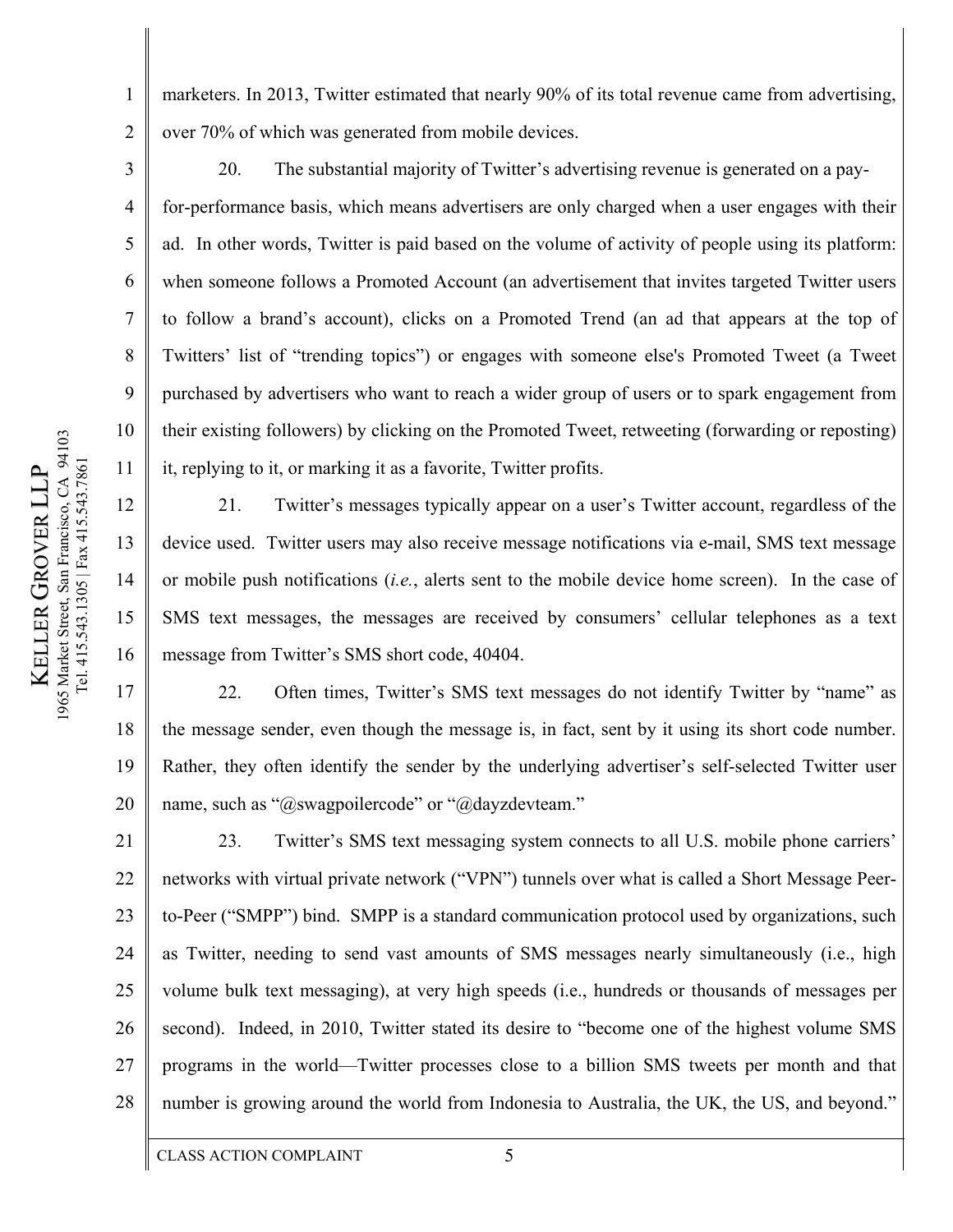2

3

4

5

6

7

8

9

10

11

12

13

14

15

16

17

18

19

20

To this end, to help grow and scale its SMS service, Twitter "announce[d] the acquisition of Cloudhopper, a messaging infrastructure company that enables Twitter to connect directly to mobile carrier networks in countries all over the planet."

24. Pursuant to the TCPA, a company must obtain consent before sending automated SMS text messages to a cellular telephone. *See* 47 U.S.C. § 227, *et seq*. In many instances, Twitter's SMS text messages sent to consumers' cellular telephones violate the TCPA because (1) the telephone owner did not consent to receiving the SMS text messages (i.e., the consent, if it was obtained at all, was obtained from the prior owner of that telephone number) and/or (2) the current cellular telephone owner has expressly requested not to receive such text messages.

## **B. Twitter's Unauthorized Text Messages Sent to Recycled Numbers**

25. While some Twitter users may elect to receive SMS text notifications, anyone in the U.S. can receive unsolicited text messages from Twitter on their cellular phone *even if they do not have a Twitter account*. Thus, as with Plaintiff, Twitter sends automated SMS text messages to owners of recycled cellular numbers (many of whom do not even have a Twitter account) who have not consented to receiving such text messages. For various reasons, cellular telephone subscribers deactivate and relinquish their cellular telephone numbers. Once deactivated, the cellular telephone carrier reassigns the number to another subscriber – a practice known as "recycling." Recycling times (*i.e.*, the time between deactivation and reassignment) vary across carriers, generally ranging from 30 days to six months depending on location and demand. During the recycling period, the cellular telephone number is considered disconnected.

21 22 23 24 26. In some instances, the prior owner of a recycled telephone number may have consented to receiving Twitter's SMS messages. But, even if the prior owner consented, that consent *does not transfer* to the new recycled cellular number's owner. Ultimately, new owners of recycled cellular numbers are given *no choice* in receiving (and paying for) Twitter's

25 unsolicited text messages.

26 27 28 27. The mobile marketing industry is acutely aware of cellular number recycling and, in particular, the risk associated with sending text messages to non-consenting recycled numbers. To help mobile marketers navigate regulatory compliance, the Mobile Marketing Association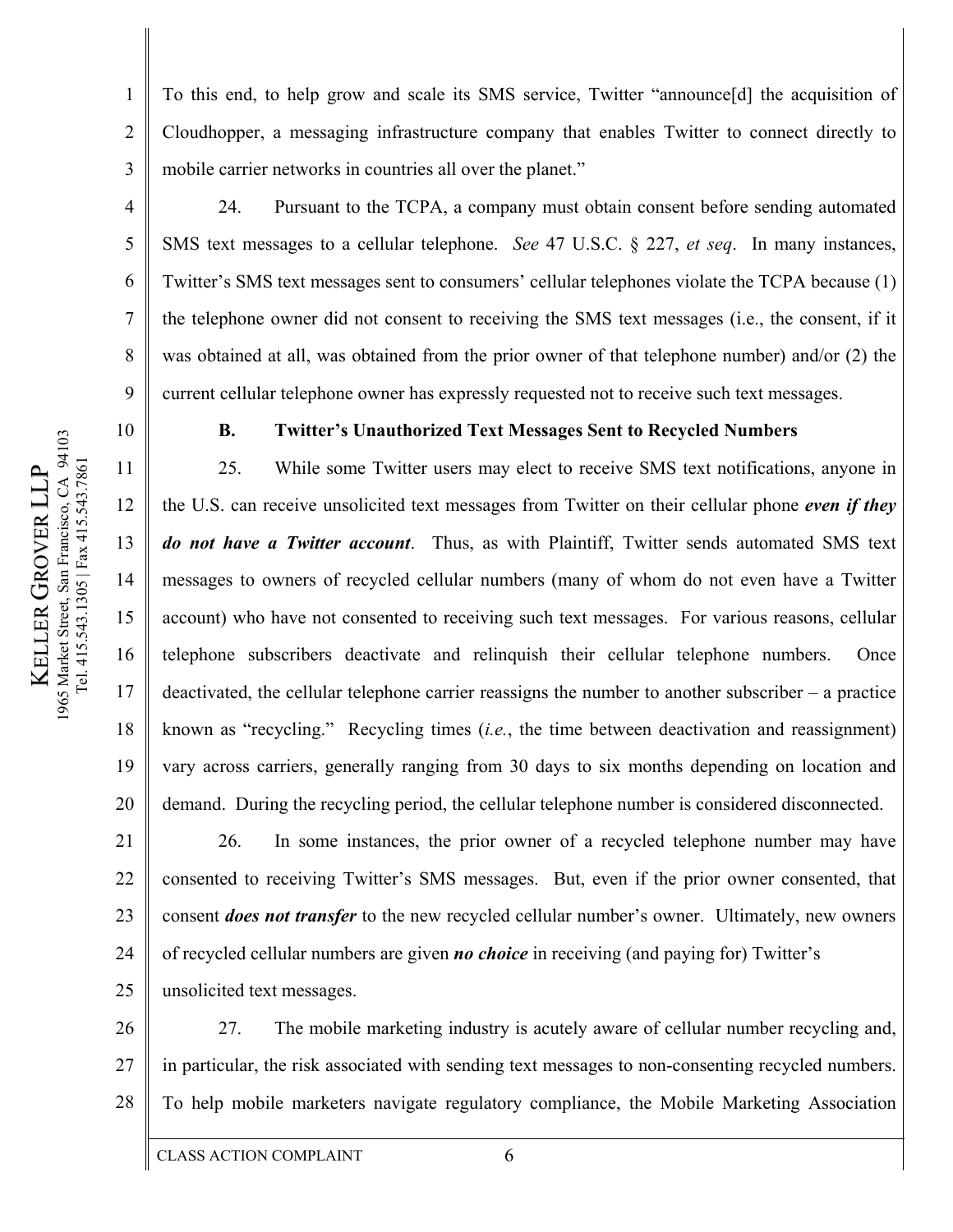3 recommends that mobile marketers, such as Twitter, "have appropriate and effective systems and 4 processes for *managing deactivation and recycled number information*. These systems and 5 processes should be designed to ensure that mobile content programs subscribed to by previous 6 holders of a specific phone number *do not continue to be delivered or billed to a subsequent holder* of that number when it is reassigned." The MMA further advises mobile marketers to 7 "process deactivation information within three business days of receipt."<sup>1</sup> 8 9 10 1965 Market Street, San Francisco, CA 94103 Francisco, CA 94103 Tel. 415.543.1305 | Fax 415.543.7861 Tel. 415.543.1305 | Fax 415.543.7861 11  $\mathsf{P}_{\! \! \! \mathsf{H}}$  $\overline{\phantom{0}}$  $\overline{\phantom{0}}$ 12 VER13

1

2

28. In response to the liability risk associated with recycled numbers, numerous commercially available services exist to help mobile marketers, such as Twitter, identify recycled numbers and non-consenting cellular subscribers. For instance, companies such as Infutor, Nextmark List and Contact Center Compliance advertise their ability to instantly identify and flag disconnected telephone numbers from cellular telephone number data lists on a recurring basis (such as weekly or monthly). This type of service can identify disconnected numbers before they are recycled, thereby alerting mobile marketers that any consent associated with those telephone numbers has been terminated.

("MMA") publishes specific guidelines based on accepted industry practices for all mobile

marketers. In its October 2012 U.S. Consumer Best Practices for Messaging, the MMA

17 18 19 20 21 22 23 24 29. Similarly, Neustar (from which Twitter received its short code number) advertises its ability to identify non-consenting cellular numbers and subscribers in real time to help mitigate TCPA non-compliance risk. Specifically, Neustar can "clean" a company's telephone database by identifying telephone number ownership and porting history (e.g. numbers switched from one cellular carrier to another) in real time and, then, comparing those results to the company's list of consenting subscribers to identify mismatches. According to Becky Burr (Neustar Deputy General Counsel and Chief Privacy Officer and former FTC Attorney-Advisor), Neustar's TCPA compliance services "use continuously updated and highly accurate phone data that gets updated

25

 $\overline{a}$ 

14

15

16

KE LLER

 $\mathfrak{S}% _{T}=\mathfrak{S}_{T}\!\left( a,b\right) ,\ \mathfrak{S}_{T}=C_{T}\!\left( a,b\right) ,$ O

San<sup>1</sup>

1965 Market Street, 1

26 27 28 <sup>1</sup> The MMA is a global authoritative trade organization that issues codes of conduct, best practices, guidelines, rules and instructions for all companies engaged in mobile marketing. Its U.S. Consumer Best Practices for Messaging are based on accepted industry practices, common wireless carrier policies and regulatory guidance. With over 800 members, the MMA is the preeminent source for mobile marketing information and expertise.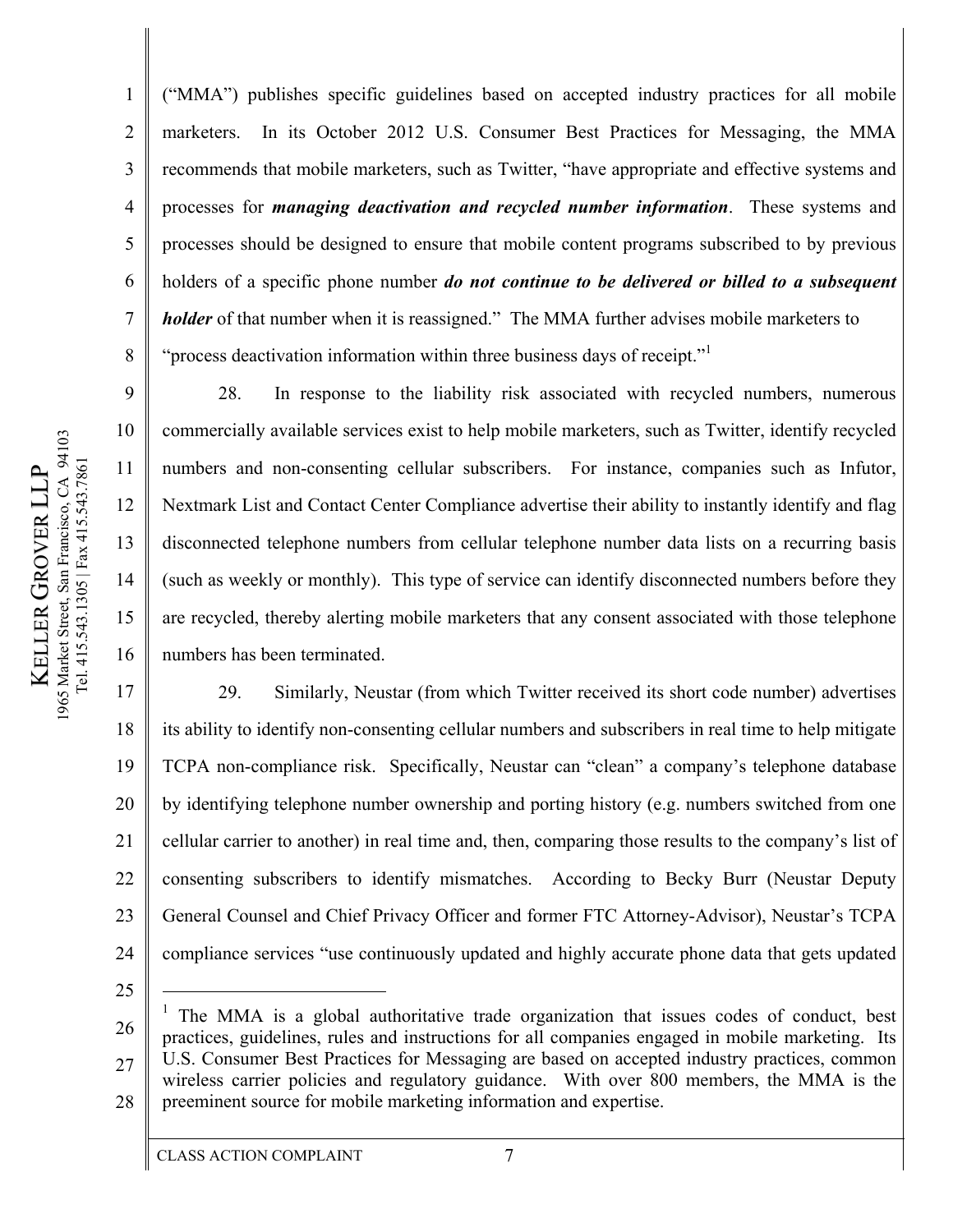multiple times per minute to tell you instantly . . . whether the subscriber name that you have matches." Such services are important because, as Burr notes, "if they gave you consent to call a number that they instantly change*, you don't have consent to call the current subscriber to that number*."2

30. Despite industry guidelines, commercially available resources and the obvious lack of consent associated with recycled numbers, Twitter fails to take the necessary steps to insure that its automated text messages are sent *only* to consenting recipients, nor does it have incentive to do so. Twitter is paid based on the volume of activity of people using its platform. The more SMS text messages Twitter sends (authorized or not), the more people who may participate in Twitter and engage in its advertisements, generating more money for Twitter. Twitter also benefits from network effects where more activity on Twitter results in the creation and distribution of more content (i.e., Twitter has been one of the most-visited websites on the internet), which attracts more users, platform partners and advertisers, resulting in a cycle of value creation. According to Twitter, Tweets have appeared on over eight million third-party websites, and in the fourth quarter of 2013 there were approximately 67 billion online impressions of Tweets off of Twitter's properties.

31. To that end, Twitter simply treats the new recycled cellular telephone number

18 19 20 21 22 owner as if he or she were the previous owner. If the previous owner gave consent to receive Twitter's text messages, Twitter continues to treat that consent as the consent of the new (unassociated) owner. New owners are then forced to incur the cost and bother of receiving Twitter's unauthorized text messages. Notably, new owners are provided no explicit means to contact Twitter to make the messages stop. Sometimes, the messages do not even identify

- 23
- 24

 $\overline{a}$ 

- 25
- 26 27 28  $2$  As FTC Attorney-Advisor, Burr was responsible for competition and consumer protection policy in connection with information industry/electronic information infrastructure and participated in developing the FTC's approach to competition and consumer protection in the digital marketplace. Prior to the FTC, Burr held the positions of Senior Internet Policy Advisor and Associate Administrator and Director of International Affairs at the National Telecommunications and Information Administration ("NTIA"). There, Burr was responsible for domestic and international policy related to Internet and information technology.

1

2

3

4

5

6

7

8

9

10

11

12

13

14

15

16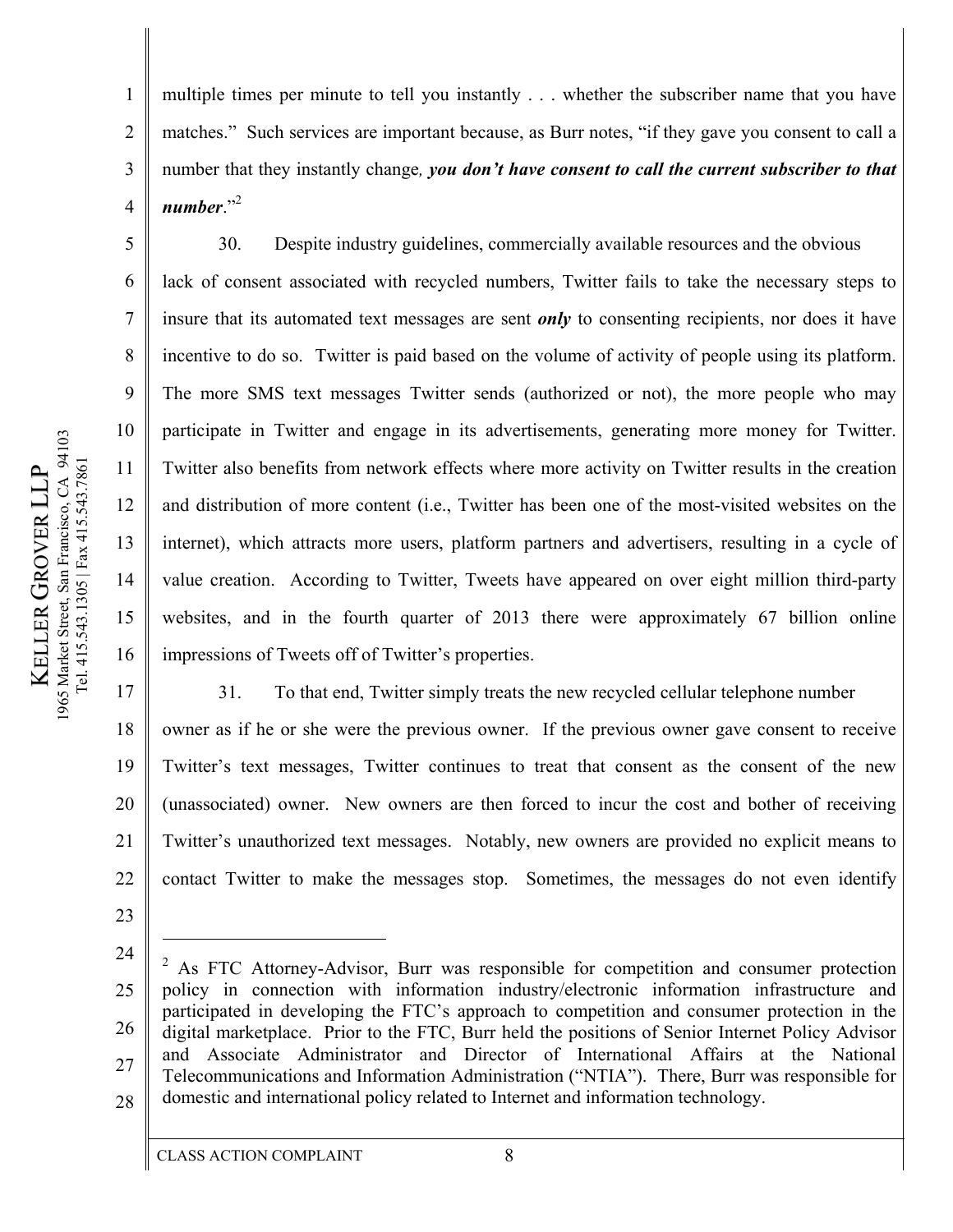"Twitter" as the sender, and consumers, having no prior relationship with Twitter, may be completely unaware that the messages are coming from Twitter. If the telephone number is associated with an online Twitter account, the new cellular subscriber has no way of accessing that account to opt out of receiving Twitter's text messages. And, as evidenced below, Twitter often disregards consumers' reply message "stop" requests.

14 19 20 32. Twitter knows, or is reckless in not knowing, that its SMS text messages are sent to non-consenting, recycled cellular number subscribers. Indeed, Twitter has received numerous consumer complaints alerting it to this very fact and requesting that the messages stop. Ultimately, Twitter is responsible for verifying cellular telephone number ownership and obtaining consent *before* sending automated text messages to cellular telephone subscribers. Even with prior cellular subscriber consent, Twitter is liable under the TCPA for sending text messages to cellular numbers reassigned to new subscribers *without the new subscriber's consent*. *See Soppet v. Enhanced Recovery Co., LLC*, 679 F.3d 637, 641 (7th Cir. 2012) (under the TCPA, "[c]onsent to call a given number *must come from its current subscriber*," not its prior subscriber); *Breslow v. Wells Fargo*, 2014 WL 2565984 (11<sup>th</sup> Cir. 2014) (consent from "called party" means consent from the person subscribing to the called number at the time the call was made, not the former subscriber); *In the Matter of Rules and Regulations Implementing the Telephone Consumer Protection Act of 1991*, Report and Order, ¶ 123, 18 FCC Rcd. 14014, 2003 WL 21517853 (2003) ("we reject proposals to create a good faith exception for inadvertent autodialed or prerecorded calls to wireless numbers…").

21 22 23 33. Given the multitude of readily available commercially feasible resources to identify such consumers, Twitter had ready means to identify those consumers or obtain their consent before sending automated SMS text messages.

24

## **C. Twitter's Unauthorized Text Messages Sent to Stop-Request Recipients**

25 26 27 28 34. Twitter also sends unauthorized SMS text messages to cellular subscribers who have expressly "opted-out" or requested *not* to receive its text messages. Notably, many of these cellular subscribers did not consent to receiving Twitter's SMS messages in the first place. But, even with prior consent, Twitter is required to honor each stop-request as a termination of any

1

2

3

4

5

6

7

8

9

10

11

12

13

15

16

17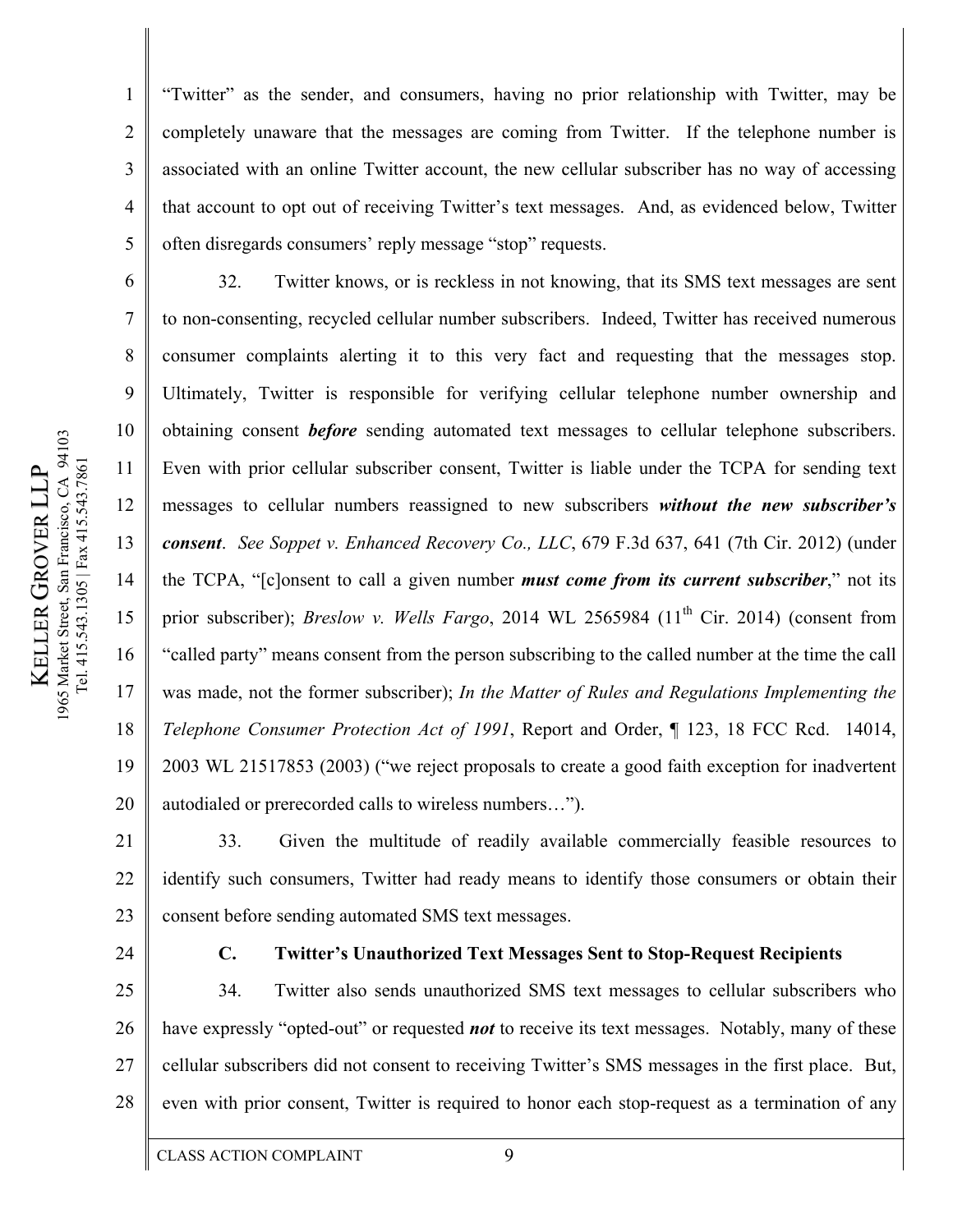1965 Market Street, San Francisco, CA 94103 Francisco, CA 94103 Tel. 415.543.1305 | Fax 415.543.7861 Tel. 415.543.1305 | Fax 415.543.7861  $\mathsf{P}_{\! \! \! \mathsf{H}}$  $\overline{\phantom{0}}$  $\overline{\phantom{0}}$ VEROSan<sup>1</sup>  $\mathfrak{S}% _{T}=\mathfrak{S}_{T}\!\left( a,b\right) ,\ \mathfrak{S}_{T}=C_{T}\!\left( a,b\right) ,$ 1965 Market Street, KE LLER

1

2

3

4

5

6

7

8

9

10

11

12

13

14

15

16

17

18

prior consent. Accordingly, any SMS text message (other than a final one-time confirmation text message confirming the recipient's desire to not receive such messages) sent to a cellular subscriber *after* receiving an express stop request is done without prior express consent.

35. Industry best practices for processing and honoring stop requests are well documented. According to the MMA's 2012 U.S. Consumer Best Practices for Messaging, "[a] subscriber must be able to stop participating and receiving messages from any program by sending **STOP** to the short code used for that program. . . END, CANCEL, UNSUBSCRIBE or QUIT should also be opt-out key words for all programs; however content providers should feature the word STOP in their advertising and messaging. . . When sent, *these words cancel the subscriber's previous opt-in for messaging*." Further, "[t]he content provider must record and store all opt-out transactions."

36. CTIA similarly advises that "[s]hortcode programs must respond to, at a minimum, the universal keywords STOP, END, CANCEL, UNSUBSCRIBE, and QUIT . . . and, if the user is subscribed, by opting the user out of the program." Further, "[r]ecurring programs must promote opt-out instructions at regular intervals in content or service messages, at least once per month," and "[u]sers must be able to opt out at any time." *See* CTIA Compliance Assurance Solution Mobile Commerce Compliance Handbook, Version 1.2, effective August 1,  $2013.<sup>3</sup>$ 

19 20 21 22 23 24 25 37. Again, Twitter simply ignores these accepted industry guidelines. Instead, Twitter makes it notoriously difficult for consumers to opt-out or unsubscribe to its SMS text messages. For instance, according to Twitter, the commands "STOP," "QUIT," "END," "CANCEL," "UNSUBSCRIBE" and "ARRET" (when replying to SMS messages) will deactivate your account *only if* you are an SMS-only user, that is, a user who does not have an online Twitter account but has previously communicated with Twitter via SMS text. If the cellular number is linked to an online Twitter account, the command "OFF" must be used to stop  $\overline{a}$ 

26

27 28 3 The CTIA is an international non-profit organization that audits and enforces the rules surrounding carrier-based text messaging programs. Together, the MMA and the CTIA establish and publish guidelines setting forth accepted industry best practices for mobile marketing.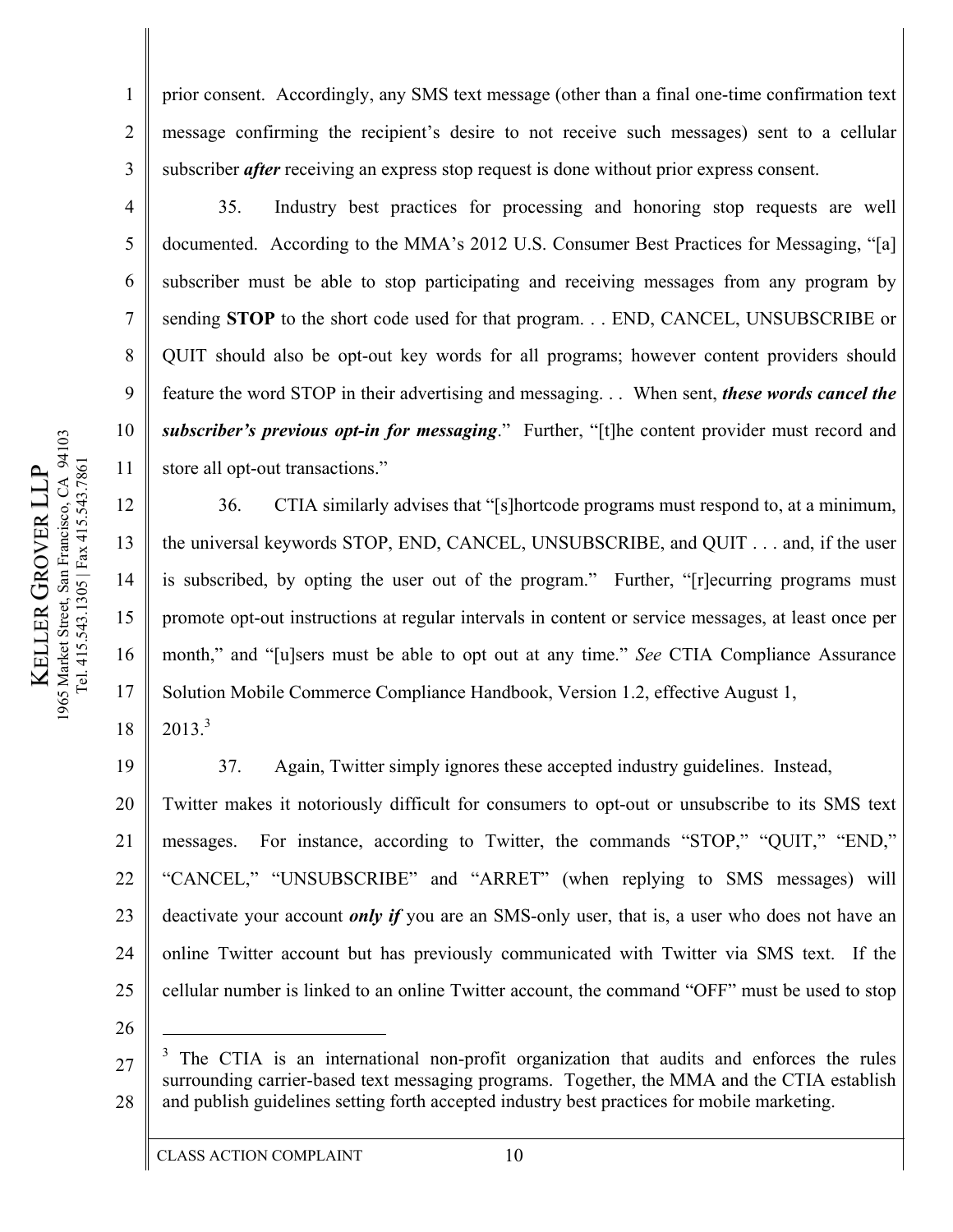SMS spam. Ultimately, consumers (many of whom are unaware that the messages are from Twitter) must be well-versed in Twitter's SMS commands to effectively communicate a stoprequest and, even then, the outcome is uncertain.

38. Despite receiving numerous express stop requests from cellular subscribers, Twitter continues to send automated text messages to these subscribers, sometimes for months afterwards. Even worse, according to consumer complaints, in many instances, Twitter's text messages actually *increase* after receiving a stop request. And, often times, consumers receiving Twitter's SMS text messages are limited to a "reply" message stop request, which Twitter often ignores.

39. Twitter knows, or is reckless in not knowing, that its SMS text messages to these cellular subscribers are unauthorized. Reply message stop requests are, by design, sent to Twitter's short code, 40404, thereby directly informing Twitter (as intended) that any subsequent messages are unauthorized. Again, however, Twitter has little incentive to honor stop requests. With nearly all of its revenue coming from advertising associated with the volume of activity on its system, each stop request is a loss of potential recurring revenue. Ultimately, consumers are forced to bear the costs of receiving these unsolicited and unauthorized text messages.

17 18 19 20 40. The following sample of consumer complaints regarding unauthorized texts from "40404" evidences Twitter's practice of disregarding recycled numbers and STOP requests and blatantly sending text messages to non-consenting (and often non-Twitter member) cellular telephone owners:

- "I got new cellphone. Yep the text messages are here again. I tried **STOP**. Doesn't work. I've had to have this carrier cancel all text service." (Nanyjan, 8/7/13);
- x **"I just got a new phone 2 weeks ago and began receiving unsolicited messages from 40404 – 2-3 times a day**. I have typed **STOP** and **UNSUBSCRIBE** everyday [sic], with no reply and an increase in messages from them." (Bocablues, 8/28/13);
- x "I have tried several times by replying **stop**. I still am receiving messages. **I just got my phone** and have never done anything on it to subscribe to receiving messages." (Sarah,  $6/5/13$ );

1

2

3

4

5

6

7

8

9

10

11

12

13

14

15

16

21

22

23

24

25

26

27

28

CLASS ACTION COMPLAINT 11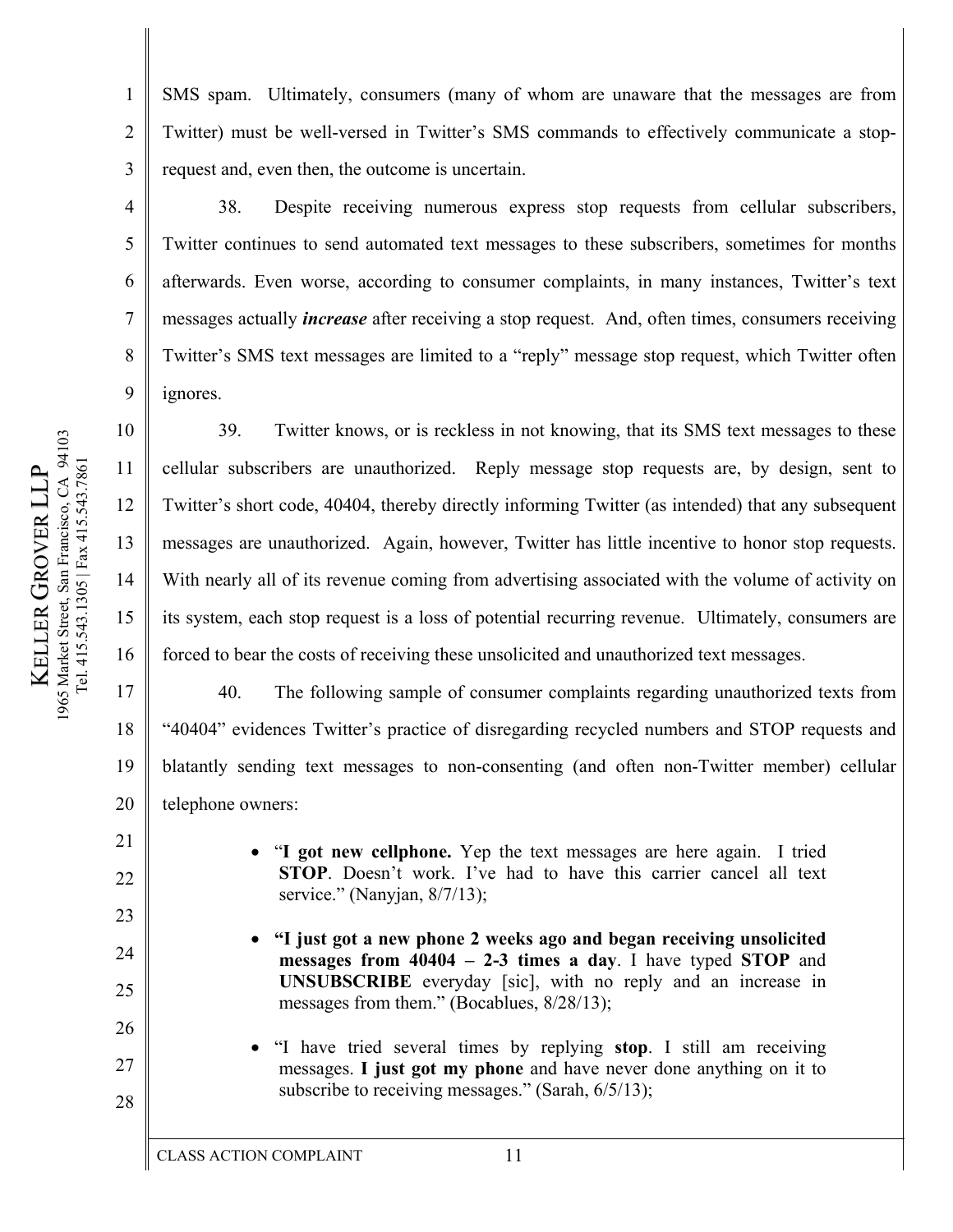- x "[T]hese people kept sending my [sic] dirty and inappropriate text. **I don't even have a twitter [account]**." (Lily, 2/16/13);
- Simply replying w/ "STOP" did not work and only seemed to exacerbate the issue. I am now getting about 30 texts a day from 404- 04." (Jay, 9/14/12);
- "Im [sic] tired of this **i** dont [sic] even have a twiter [sic] [account]" (Priscilla, 8/23/12);
- x "**I tried to text the word stop several times and it did not work**….. still getting 20-30 messages since then…. dont [sic] know who this is sending these... wish it would stop..... what can i do now???????" (Sunshine, 6/12/12);
- x "I keep receiving texts from 40404 and **have asked them repeatedly to stop** by replying to the texts as well as emails." (Cassidy, 3/11/12);
- x "Have received several messages from this number. **I have never had a**  facebook, myspace, or **twitter account**, so this is quite perplexing." (Txtree, 2/26/12);
- x "I have a Family Talk account, through Walmart. Messages from 404-04 coming at all hours, and waking me up! **This number is not attached to a Twitter or FB account.** How do I make this stop? It says I cannot reply to this number, sending failed message appears. Reply **STOP** will not work." (Tracie, 12/23/11);
- x "**I reply many times to the company to stop this but they did not do this**. I don't know why. Plz [sic] stop this because this is very crazy. I recived [sic] 50 msgs daily, which disturb me while I am working in office." (Khalil, 12/22/11);
- x "Receiving massive amounts of inappropriate texts from this number at all times of the day. [**H]ave texted back STOP and they still keep coming in**. THIS NEEDS TO STOP!" (Angela, 11/27/11);
- $\bullet$  "Please make them stop texting me. I am receiving so many and it is very frustrating. **The more I say stop the more they text**" (iChattwo, 7/27/11);
- x "Started getting msg about random junk 3 days ago, **do not have a twitter account** just getting bombed on text msg. Have these people nothing better to do??!!!!!!" (Hdc, 7/15/11);
- x "**I recently changed my phone number** and ever since then, I have been getting texts from 40404. I have **replied several times**, saying they

2

3

4

5

6

7

8

9

10

11

12

13

14

15

16

17

18

19

20

21

22

23

24

25

26

27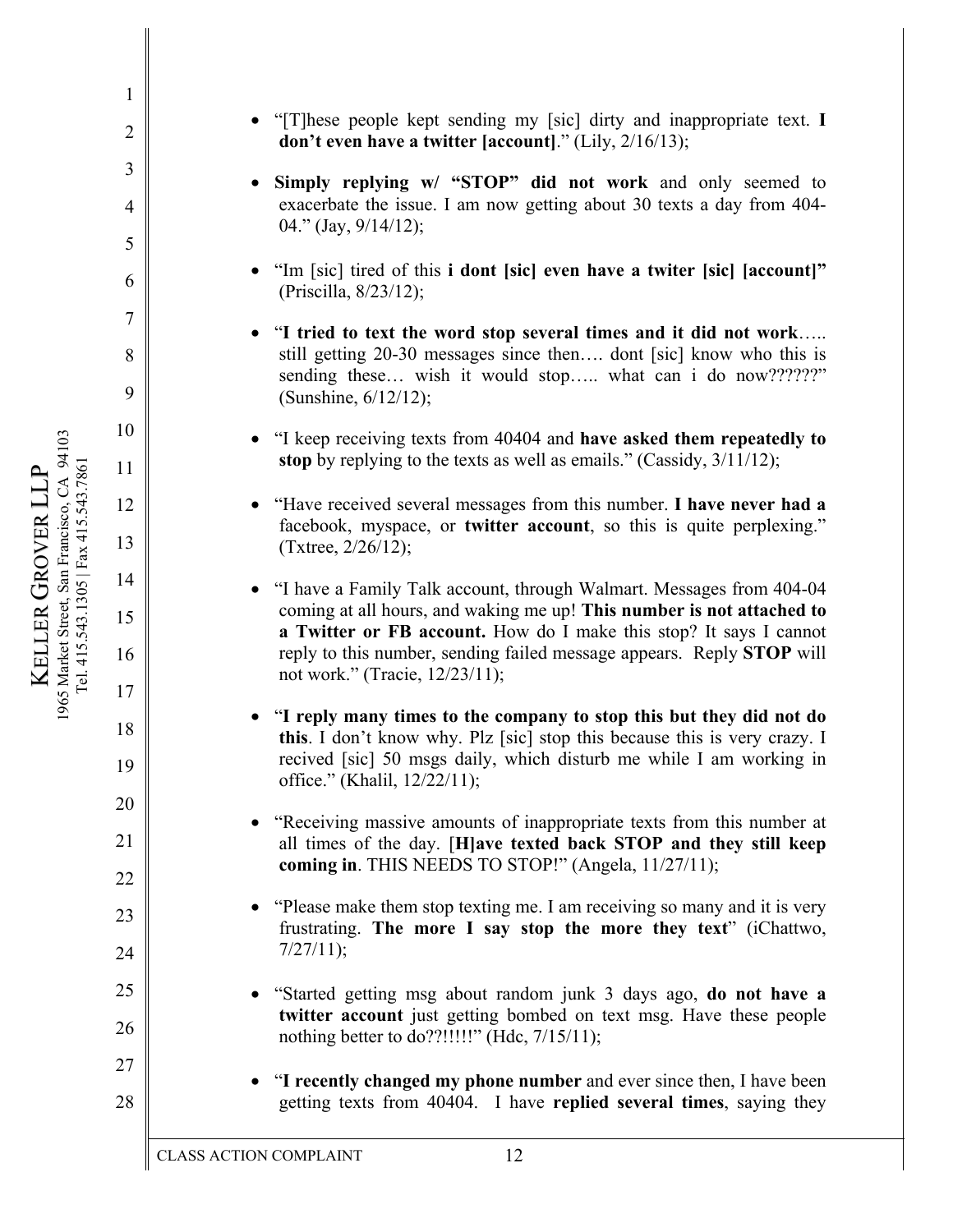2 3 4 5 6 7 8 9 10 1965 Market Street, San Francisco, CA 94103 Francisco, CA 94103 Tel. 415.543.1305 | Fax 415.543.7861 1965 Market Street, San Francisco, CA 94<br>Tel. 415.543.1305 | Fax 415.543.7861 11 12 13 14 from MetroPCS. Almost immediately after obtaining her new cell phone number, Plaintiff began 15 receiving impersonal, promotional text messages several times per day. The messages were 16 identified cryptically from "40404," which Plaintiff later learned was Twitter's SMS short code. 17 42. An example of one message that Plaintiff received (repeatedly) is as follows: 18 There's a new Swagcode out! It's worth 6 SBs and expires at [a certain time of day] PST. Please visit http://t.co/Tm07XLMK6U. 19 The "from" field of this particular message was identified as "@swagspoilercode." 20 21 43. Plaintiff received a similar message from @swagspoilercode on March 13, 2014 at 22 10:00 p.m., as follows: 23 There's a new US/CA-only SwagCode out! It's worth 3 SBs and expires at 6:30 PM PDT. Please visit http://t.co/Tm07XLMK6U. 24 The nearly identical text messages that Plaintiff received, encouraging her to earn "swag bucks" 25 26 (i.e., virtual currency that can be redeemed for valuable rewards, including gift cards to online and offline retailers), were sent for telemarketing purposes. Plaintiff also received similar 27

1

KE LLER

 $\mathfrak{S}% _{T}=\mathfrak{S}_{T}\!\left( a,b\right) ,\ \mathfrak{S}_{T}=C_{T}\!\left( a,b\right) ,$ OVER

 $\overline{\phantom{0}}$  $\overline{\phantom{0}}$  $\mathbf{P}_{\mathbf{H}}$ 

work…" (Gretch, 6/30/11); x "I got 15 messages in 2 days **right after I opened my account with Veerozon [sic]**, As a matter of fact, I got eight 404-04, before I got my welcome message from Verizon!" (PlatosPond, 6/11/11); • "**I sent message asking them to stop** and they just had a field day with that and sent more texts." (Holly,  $1/25/11$ ); x "Stop texting me from this number. **I have contacted this company many times to stop** but they persist in using up my limited text service." (Egertone, 12/6/10); x "I keep receiving 2-3 text a day about LED lights for sale **some how [sic] they are doing this through twitter and it is beginning to be harassment!!**" (Curt, 7/9/10). **D. Plaintiff's Experience**  41. In or around November 2013, Plaintiff obtained a new cellular telephone number

have a wrong number and asking them to stop texting me, but it doesn't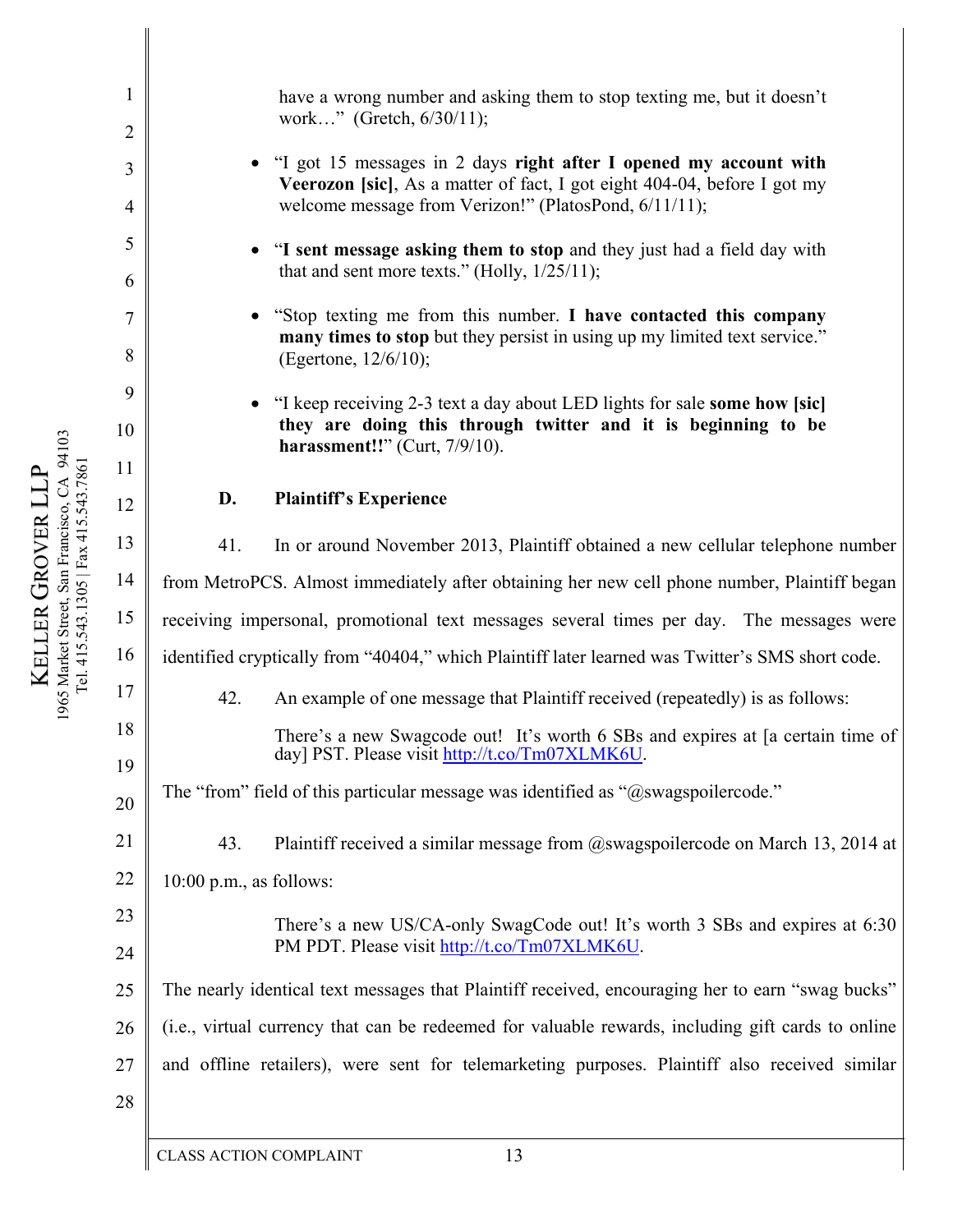2

3

4

5

6

7

8

9

10

11

12

13

15

16

17

18

19

20

21

22

23

24

25

impersonal, promotional messages from "@dayzdevteam," that were sent for the purpose of encouraging the purchase of, and participation in, the "DayZ" survival horror video game.

44. Like the complaints set forth above, the text messages Plaintiff received were generic, impersonal and commercial in nature, indicating that they were sent *en masse* to a group of consumers. The SMS short code number for all of the unauthorized text messages that Plaintiff received was 40404 – Twitter's short code. A sampling of the unauthorized text messages Plaintiff received from Twitter are depicted in Exhibit A, attached hereto.

45. On at least two occasions in or around December 2013, Plaintiff, using the "reply" function for her SMS text messages, responded to 40404 alerting Twitter that its messages were unauthorized and requesting that the messages stop. Plaintiff expressly used the word "STOP" in her text message responses to Twitter. Despite her explicit stop requests, Plaintiff continues to receive unauthorized text messages from Twitter, as many as four to six messages per day, at all hours of the day and night, including many before the hour of 8 a.m. or after 9 p.m. local time.

14 46. At no time did Plaintiff give prior express consent to Twitter to receive SMS text messages from it, let alone consent to receive autodialed telemarketing messages. Plaintiff has never had a Twitter account, has never used or followed Twitter and has no pre-existing relationship with either Twitter or the advertisers for the text messages she received.

## **CLASS ALLEGATIONS**

47. Plaintiff brings this action pursuant to Federal Rules of Civil Procedure 23(b) on behalf of herself and the following Class:

All persons in the United States who: (a) within four years prior to the filing of this lawsuit, had a recycled cellular telephone number and were sent one or more text message to their recycled number from Twitter's short code (40404) without that person's prior express consent; and/or (b) after making an express request to Twitter not to receive text messages, were nonetheless sent one or more such messages from Twitter's short code (40404), other than a final onetime confirmation text message confirming the recipient's desire to not receive such messages, within four years prior to the filing of this lawsuit.

26 27 28 48. Excluded from the Class are Defendant, any entity or division in which Defendant has a controlling interest, and its legal representatives, officers, directors, assigns, and successors, and any court to whom this case is assigned and its staff. Plaintiff reserves the right to amend the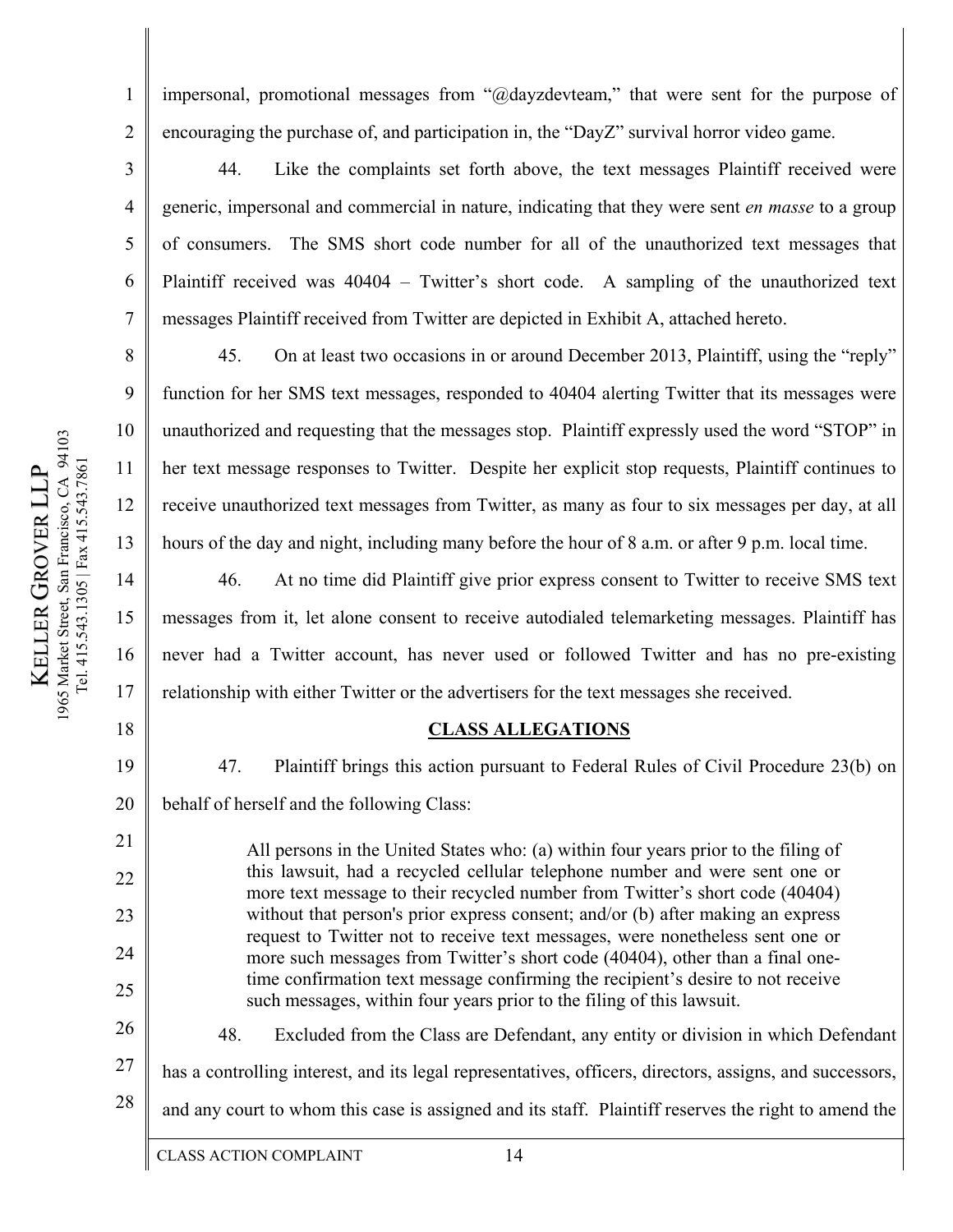2 Class definition if discovery and further investigation reveal that the Class should be expanded or otherwise modified.

1

3

4

5

6

7

8

9

10

11

12

13

14

15

# **A. Numerosity**

49. The Class consists of hundreds, if not thousands, of individuals and other entities who are geographically dispersed making joinder impractical, in satisfaction of Rule  $23(a)(1)$  of the Federal Rules of Civil Procedure. The exact size of the Class, and the identities of the individual members of it are ascertainable through Defendant's and third parties' records, including but not limited to Twitter's SMS transaction records.

**B. Typicality** 

50. Plaintiff's claims are typical of the claims of the Class. Plaintiff was sent unauthorized text messages from Twitter to her recycled telephone number; and was sent unauthorized text messages from Twitter after expressly requesting not to be sent such messages. Plaintiff's claims and the claims of the Class are based on the same legal theories and arise from the same unlawful and willful conduct, resulting in the same injury to Plaintiff and members of the Class.

16 17 18 19 51. The Class has a well-defined community of interest. Defendant has acted and failed to act on grounds generally applicable to Plaintiff and members of the Class, requiring the Court's imposition of uniform relief to ensure compatible standards of conduct toward respective Class members.

20

26

27

28

# **C. Commonality and Predominance**

21 22 23 52. Questions of law and fact common to Plaintiff's and respective Class members' claims predominate over any questions that may affect only individual members within the meaning of Rules 23(a)(2) and 23(b)(2) of the Federal Rules of Civil Procedure.

24 25 53. Common questions of law and fact affecting the Class include, but are not limited to, the following:

a. Whether Defendant sent text messages to the Class without obtaining their prior express consent;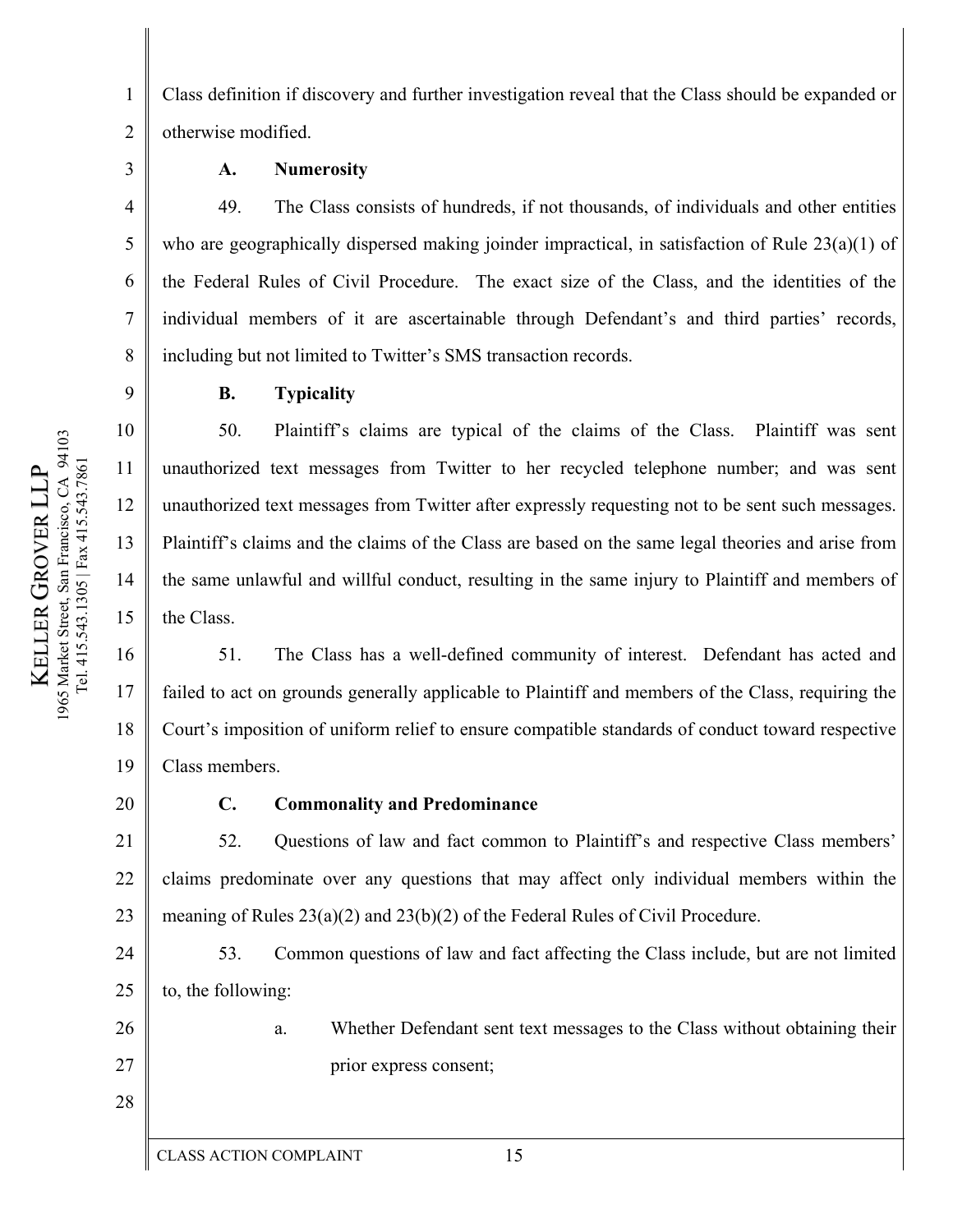- b. Whether Defendant made text calls to the Class using an automatic telephone dialing system and/or autodialer and/or an artificial or prerecorded voice;
- c. Whether Defendant's conduct violates 47 U.S.C. § 227(b)(1)(A);
- d. Whether Defendant's conduct violates 47 C.F.R. § 64.1200(a)(1).
- e. Whether Plaintiff and the Class members are entitled to damages, costs and/or attorney's fees from Defendant;
- f. Whether Plaintiff and Class members are entitled to increased damages (equal to not more than 3 times the amount of damages) based on the willfulness of Defendant's conduct; and
- g. Whether Plaintiff and Class members are entitled to a permanent injunction enjoining Defendant from continuing to engage in its unlawful conduct.

# **D. Adequacy**

14 15 16 17 18 19 54. Plaintiff will fairly and adequately represent and protect the interests of the respective Class members. Plaintiff has retained counsel with substantial experience in prosecuting complex litigation and class actions. Plaintiff and her counsel are committed to vigorously prosecuting this action on behalf of the respective Class members, and have the financial resources to do so. Neither Plaintiff nor her counsel has any interest adverse to those of the respective Class or members.

20

# **E. Superiority**

21 22 23 24 25 26 27 28 55. Plaintiff and Class members have all suffered and will continue to suffer harm and damages as a result of Defendant's unlawful and wrongful conduct. A class action is superior to other available methods for the fair and efficient adjudication of the controversy. Absent a class action, most Class members would likely find the cost of litigating their claims prohibitively high and would therefore have no effective remedy at law. Because of the relatively small size of the individual Class members' claims, it is likely that few members could afford to seek legal redress for Defendant's misconduct. Thus, absent a class action, Class members will continue to incur damages, and Defendant's misconduct will continue without remedy. Class treatment of common

1

2

3

4

5

6

7

8

9

10

11

12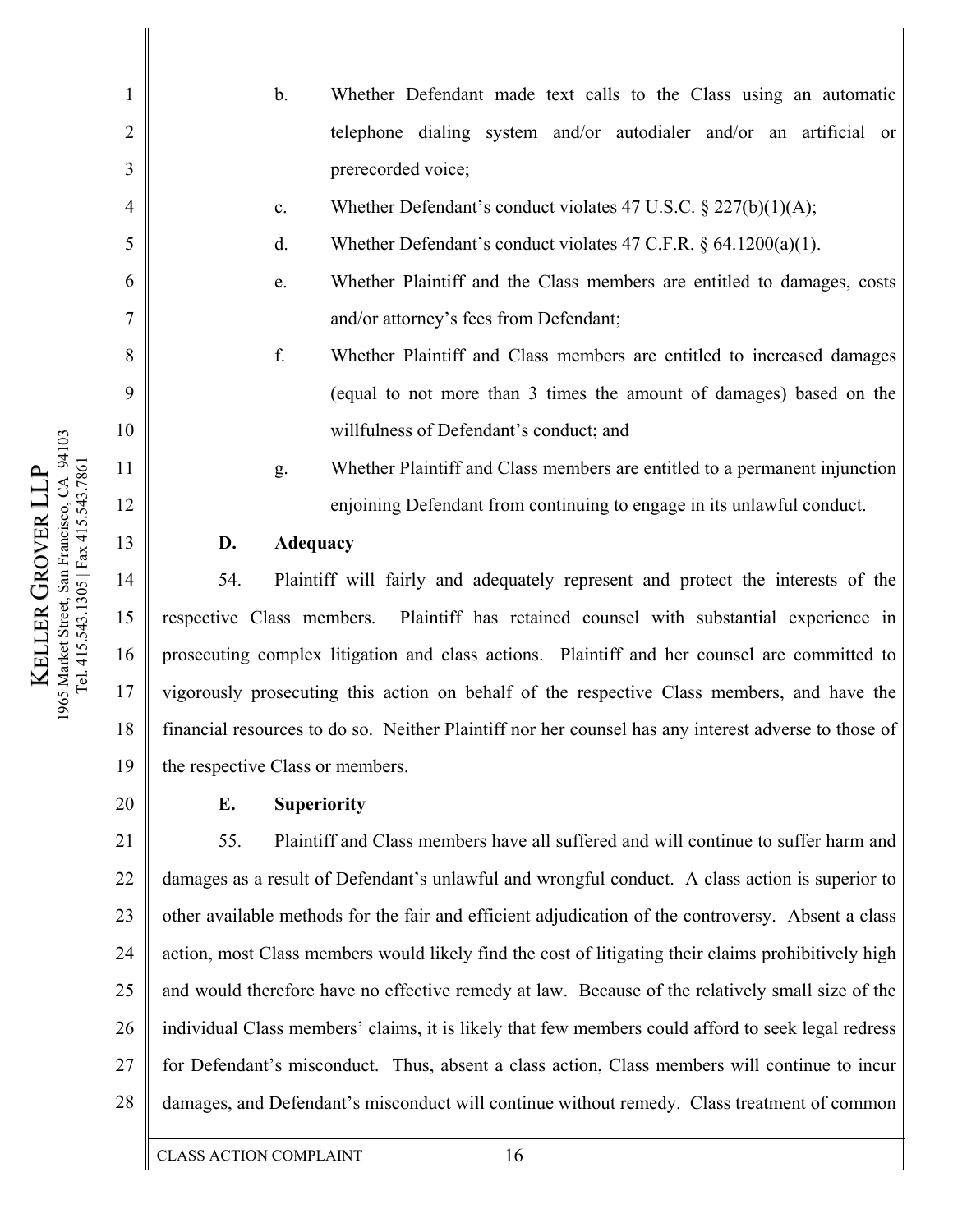1 2 3 questions of law and fact is also superior to multiple individual actions or piecemeal litigation in that it conserves the court's and litigants' resources, and promotes consistency and efficiency of adjudication.

#### **FIRST CAUSE OF ACTION**

## **(Violation of the Telephone Consumer Protection Act, 47 U.S.C. § 227(b)(1)(A) and Implementing Regulations, 47 C.F.R. § 64.1200(a)(1), On Behalf of Plaintiff and the Class)**

56. Plaintiff incorporates by reference the foregoing allegations as fully set forth herein.

57. The TCPA, 47 U.S.C. § 227(b)(1)(A)(iii), makes it "unlawful for any person within the United States… to make any call (other than a call made for emergency purposes or made with the prior express consent of the called party) using any automatic telephone dialing system or an artificial or prerecorded voice… to any telephone number assigned to a… cellular telephone."

58. The TCPA's implementing regulation, 47 C.F.R. § 64.1200(a)(1), further provides that "[n]o person or entity may . . . initiate any telephone call (other than a call made for emergency purposes or is made with the prior express consent of the called party) using an automatic telephone dialing system or an artificial or prerecorded voice . . . [t]o any telephone number assigned to a . . . cellular telephone." A text message is a "call" within the meaning of the TCPA. *See Satterfield v. Simon & Schuster, Inc.,* 569 F.3d 946, 952 (9th Cir.2009)

20 21 22 23 24 25 26 27 28 59. Defendant violated both 47 U.S.C. § 227(b)(1)(A)(iii) and its implementing regulation, 47 C.F.R.  $\& 64.1200(a)(1)$ . Defendant made or initiated, or caused to be made or initiated, unauthorized text calls to Plaintiff and members of the Class using an automatic telephone dialing system ("ATDS") and/or autodialer, within the meaning of 47 U.S.C. § 227(a) and 47 C.F.R.  $\&$  64.1200(f)(2). An ATDS includes equipment that has "the capacity to store or produce numbers and dial those numbers at random, in sequential order, or *from a database of numbers*." *See In the Matter of Rules & Regulations Implementing the Telephone Consumer Protection Act of 1991*, 2003 WL 21517853, 18 F.C.C.R. 14014 ¶ 131 (FCC July 3, 2003) (emphasis added) (noting that the basic function of an ATDS is "the capacity to dial numbers

4

5

6

7

8

9

10

11

12

13

14

15

16

17

18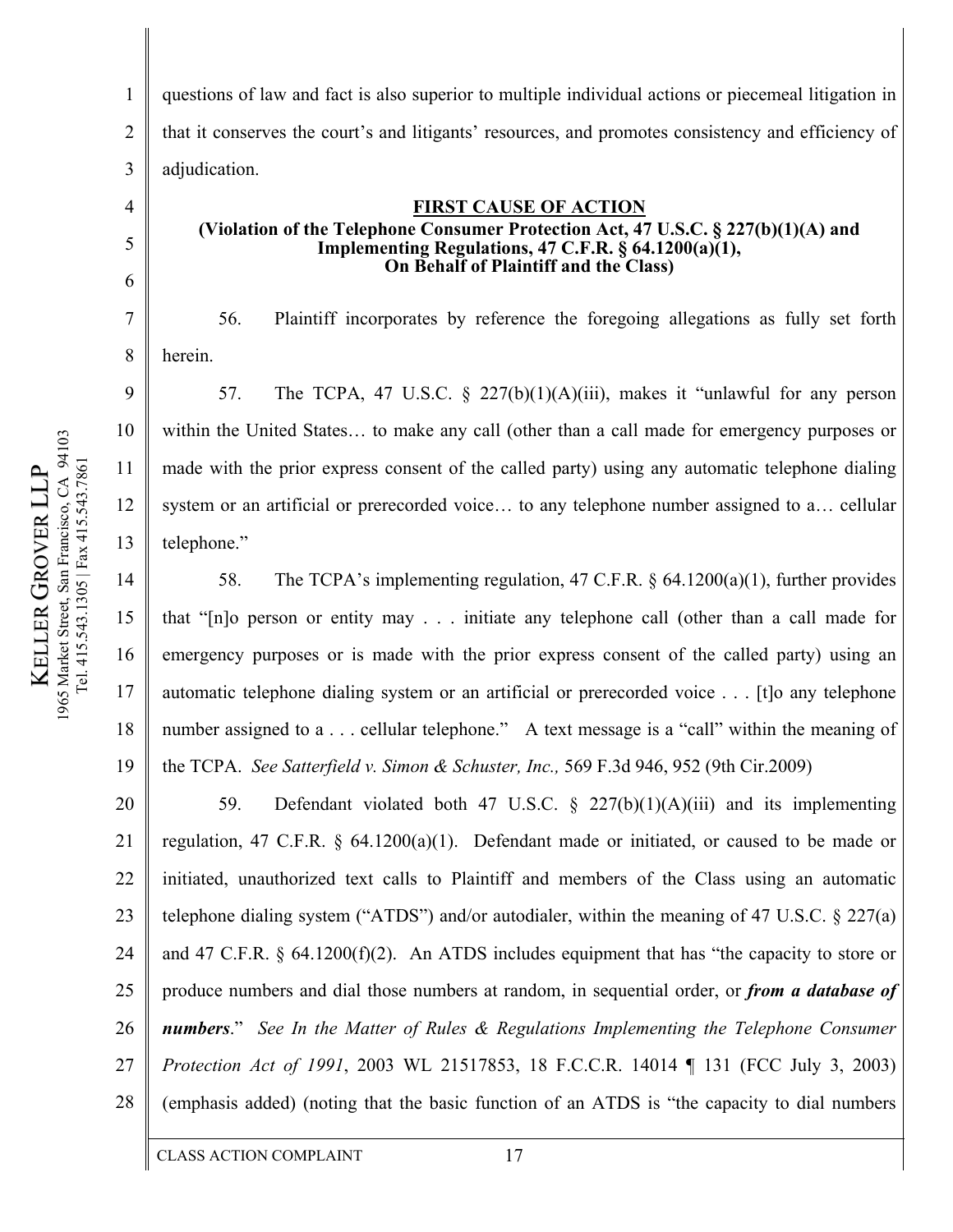1 2 3 4 5 6 7 8 9 10 12 without human intervention" and that excluding from the definition of an ATDS various autodialing equipment "simply because it relies on a given set of numbers would lead to an unintended result," and that "the purpose of the requirement that equipment have 'the capacity to store or produce telephone numbers to be called' is to ensure that the prohibition on autodialed calls not be circumvented"); *In the Matter of Rules & Regulations Implementing the Telephone Consumer Protection Act of 1991*, 2008 WL 65485, 23 F.C.C.R. 559 ¶ 12 (FCC Jan 4, 2008) (rejecting argument that "[equipment] meets the definition of autodialer only when it randomly or sequentially generates telephone numbers, not when it dials numbers from customer telephone lists"); *In re Rules & Regulations Implementing the Telephone Consumer Protection Act of 1991*, 27 F.C.C. Rcd 15391, 15392 n.5 (FCC 2012) (ATDS includes any equipment "that has the specified capacity to generate numbers and dial them without human intervention regardless of whether the numbers called are randomly or sequentially generated or come from calling lists").

13 14 15 16 17 18 19 20 21 22 23 24 25 26 27 28 60. Defendant's equipment has the capacity to, and did in fact, store and dial Plaintiff's and the Class' telephone numbers from its database without human intervention. When someone signs up for a new Twitter account using SMS by texting the word START to short code 40404 from their cell phone, or when someone texts the word FOLLOW [username] to short code 40404 to "fast follow" another Twitter user without signing up for an account, Twitter's system automatically captures their cell phone number and stores it in its database. Similarly, when someone signs up for a new Twitter account using the internet and provides their cell phone number, or when a Twitter user logs into their account and adds their cell phone number to their account, Twitter's system automatically imports the number and stores it in its database. Moreover, Twitter's system has, on information and belief, an automated routing engine that receives and distributes Tweets, determines the Tweet endpoint (i.e., a mobile application, email, SMS, the web, etc.), automatically applies rules to the message to determine the actual destination endpoint, translates the message as appropriate for each endpoint, and sends the message to the appropriate transmission engine for transmission to the appropriate recipients. In the case of tweets destined for SMS delivery, the messages are automatically placed in a message queue and subsequently routed through, and read by, a collection of servers and computers which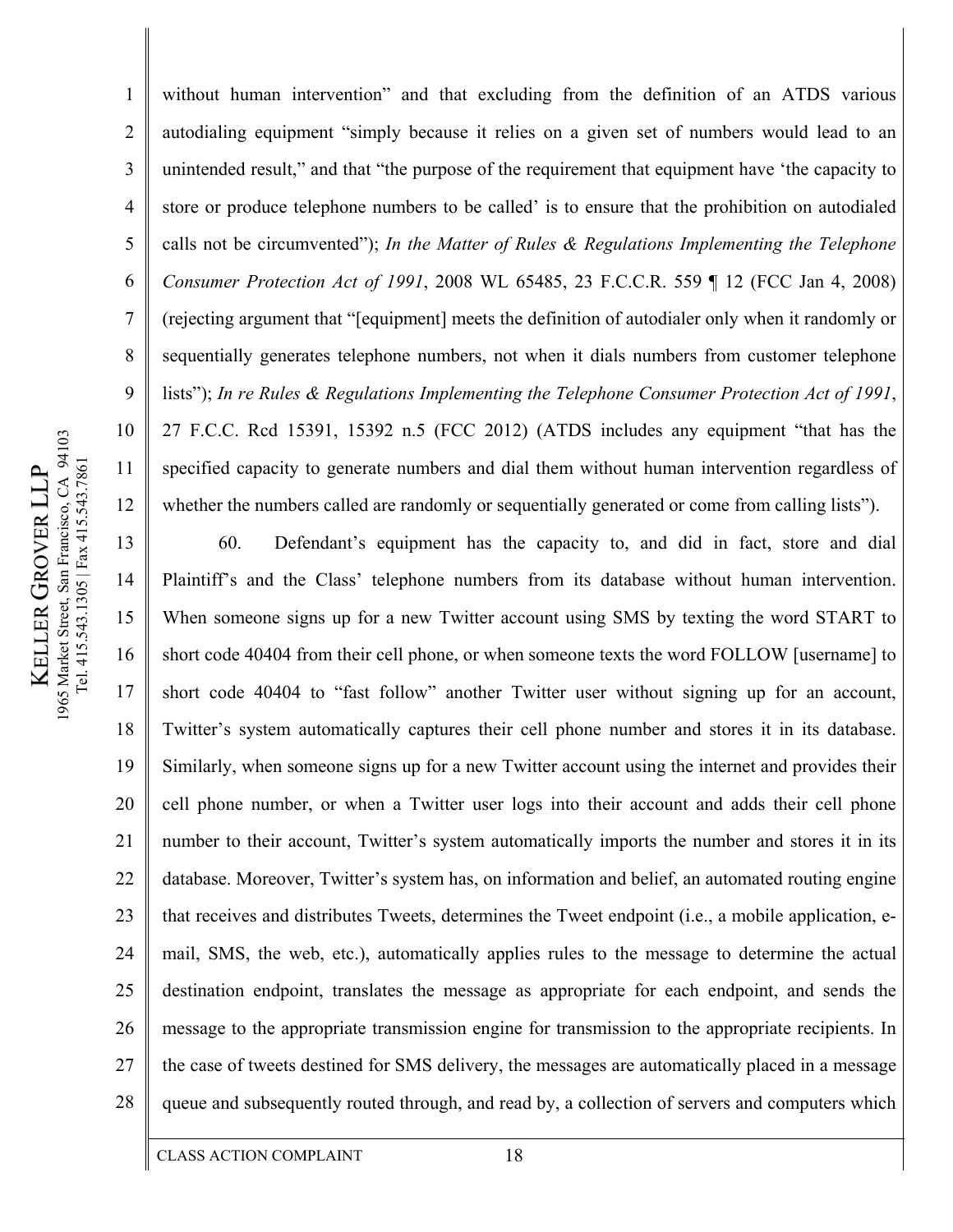2

3

11

then communicate with the mobile phone carriers' computers and servers, resulting in the SMS text messages being delivered (all without human intervention) to the cellular telephone associated with the stored cell phone number identified by Twitter's system.

4 5 6 7 8 9 10 12 13 14 15 16 17 18 19 20 61. In addition to autodialing phone numbers from its database, the equipment Defendant used also has the *capacity* to produce<sup>4</sup> telephone numbers to be called, using a random or sequential number generator, and to dial such numbers. On information and belief, Twitter's systems are built atop open source software and technologies (including MySQL, Ruby on Rails, OpenJDK (JVM), Netty, Apache Lucene, Apache Thrift, Apache Hadoop and Redis, etc.) that utilize programming language (Java, C, C++, Scala, JavaScript, Ruby etc.) that are all capable of generating telephone numbers, using a random or sequential number generator. For instance, Scala is one of the main application programming languages used at Twitter and much of its infrastructure is written in Scala. Scala's programming command "Random()" provides the functionality of a "random number generator" capable of producing random phone numbers. Similarly, MySQL, written in C and  $C_{++}$ , is the persistent storage technology behind most Twitter data (timelines, user data and the Tweets themselves). MySQL's "Rand()" function can be used to generate random telephone numbers. Likewise, Netty is an open source Java nonblocking I/O ("NIO") framework that makes it easier to create high-performing protocol servers. Twitter sends billions of SMS messages every month to hundreds of mobile carriers all around the world using Netty. Netty's Java functionality similarly includes a "random number generator" that has the capacity to produce random telephone numbers to be called.

21 22 23 62. By using such equipment, Defendant was able to make thousands upon thousands of text calls to consumers automatically without human intervention. These calls were made *en masse* and without the prior consent of Plaintiff and members of the Class.

24

 $\overline{a}$ 

<sup>25</sup>  26 27 28 <sup>4</sup> "The statutory definition contemplates autodialing equipment that either stores or produces numbers" and the equipment need only have the "*capacity* to store or produce telephone numbers." *See In the Matter of Rules & Regulations Implementing the Telephone Consumer Protection Act of 1991*, 2003 WL 21517853, 18 F.C.C.R. 14115 (FCC July 3, 2003) (Italics in original) (underlining added). The statutory phrase "using a random or sequential number generator" modifies only the last antecedent "produce telephone numbers" and not the word "to store," as it makes no sense to say that one could "store" numbers using a number generator.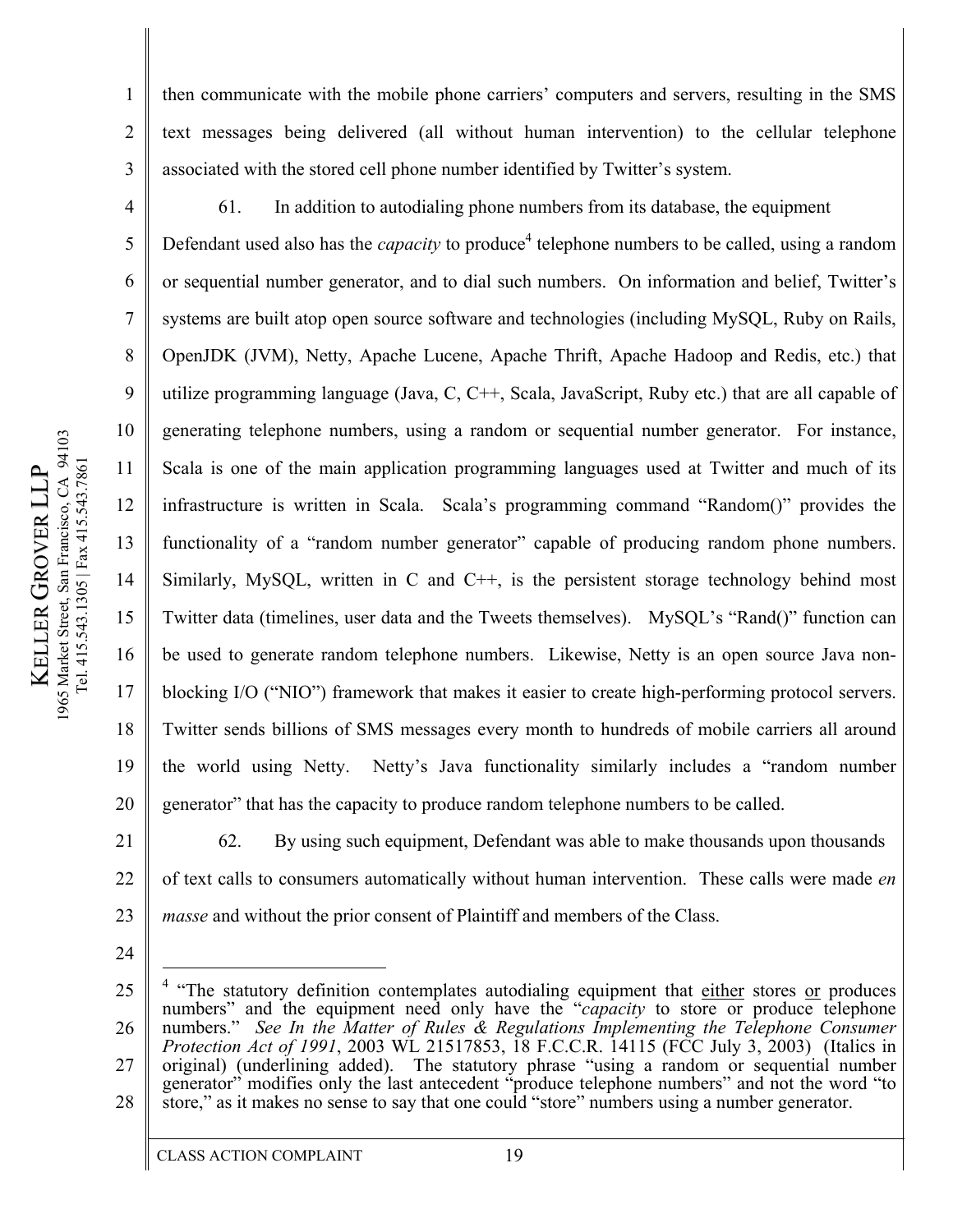1 2 3 4 5 6 7 8 9 10 11 12 13 14 15 16 17 63. In addition, and alternatively, Defendant's unauthorized text calls to Plaintiff and members of the Class were made using "an artificial or prerecorded voice" within the meaning of 47 U.S.C. § 227(b)(1)(A) and 47 C.F.R. § 64.1200(a)(1). The term "voice" is not limited to verbal communications, and includes written expressions. *See, e.g., Dictionary.com*, http://dictionary.reference.com/browse/voice (last visited June 11, 2014) (defining "voice" as, among other things, "expression in spoken or written words, or by other means"); Collins English Dictionary, http://www.collinsdictionary.com/ dictionary/ english/voice (defining "voice" to include "written or spoken expression") (last visited June 12, 2014). The adjective "artificial" includes communications "produced by man" that are "not occurring naturally." Collins English Dictionary, http://www.collinsdictionary.com/dictionary/ english/ artificial (last visited June 12, 2014). The adjective "prerecorded" includes communications "containing previously recorded information." *Dictionary.com*, http:// dictionary.reference.com/browse/voice (last visited June 12, 2014). Text messages, such as the text messages here, that are not sent contemporaneously at the time they are drafted constitute an "artificial or prerecorded voice" since they are written expressions, not naturally occurring that contain previously recorded information. On information and belief, all Twitter messages, after they are created, are first stored in a "message queue" before being delivered via SMS.

18 19 20 21 64. As a result of Defendant's unlawful conduct, Plaintiff and members of the Class have suffered actual damages and, under section 227(b)(3)(B), are each entitled, *inter alia,* to receive a minimum of \$500.00 in damages for each such violation of the TCPA and its implementing regulation.

22 23 24 65. To the extent that Defendant's misconduct is determined to be willful and knowing, the Court should, pursuant to section 227(b)(3), increase the amount of damages recoverable by the Class members in accordance with the said statutory provisions.

25 ///

26 ///

27 ///

28 ///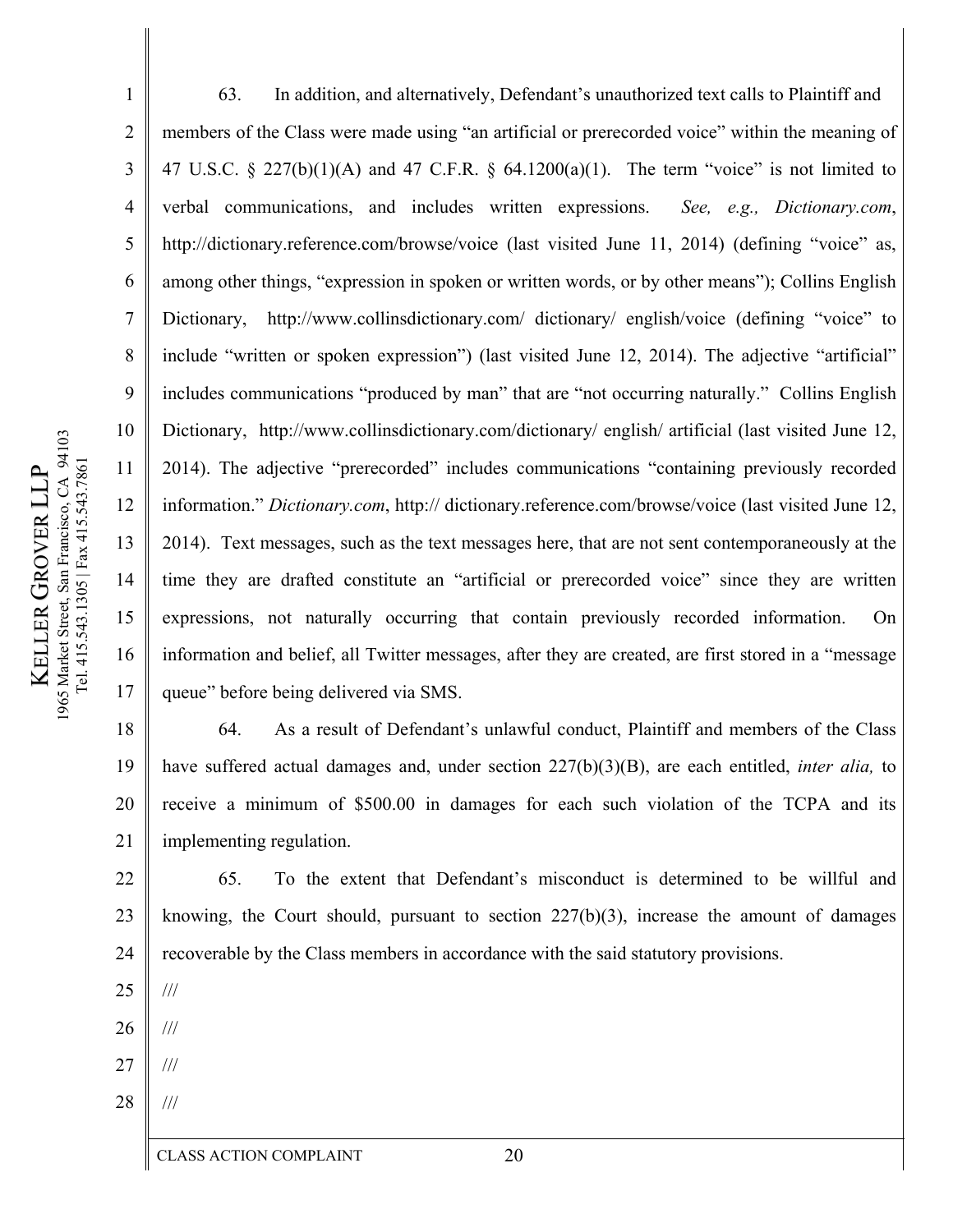| 1              | <b>PRAYER FOR RELIEF</b>                                                                            |  |
|----------------|-----------------------------------------------------------------------------------------------------|--|
| $\overline{2}$ | WHEREFORE, Plaintiff and the Class, request the following relief:                                   |  |
| $\mathfrak{Z}$ | That the Court enter an order certifying the Class and appointing Plaintiff as the<br>1.            |  |
| $\overline{4}$ | representative of the Class and appointing counsel for Plaintiff as lead counsel for the Class;     |  |
| 5              | 2.<br>That the Court enter an order declaring that Defendant's actions, as set forth                |  |
| 6              | above, violated the TCPA, 47 U.S.C. $\S$ 227(b) and its implementing regulations;                   |  |
| 7              | 3 <sub>1</sub><br>That the Court enter judgment against Defendant for statutory damages and, if its |  |
| 8              | conduct is proved willful, award Plaintiff and the Class increased damages equal to no more than    |  |
| 9              | three times their damages;                                                                          |  |
| 10             | That the Court award Plaintiff and the Class their costs and expenses, as well as<br>4.             |  |
| 11             | reasonable attorneys' fees, in prosecuting this action;                                             |  |
| 12             | 5.<br>That the Court award Plaintiff and the Class post-judgment interest;                          |  |
| 13             | That the Court issue an injunction prohibiting Defendant from continuing its<br>6.                  |  |
| 14             | conduct complained of herein; and                                                                   |  |
| 15             | 7.<br>That the Court award such other and further relief as may be necessary or                     |  |
| 16             | appropriate.                                                                                        |  |
| 17             |                                                                                                     |  |
| 18             | Dated: June 19, 2014<br><b>KELLER GROVER LLP</b>                                                    |  |
| 19             |                                                                                                     |  |
| 20             | By: /s/ Jeffrey F. Keller                                                                           |  |
| 21             | JEFFREY F. KELLER                                                                                   |  |
| 22             | <b>Counsel for Plaintiff</b>                                                                        |  |
| 23             | <b>BEVERLY NUNES</b><br>and the Putative Class                                                      |  |
| 24             |                                                                                                     |  |
| 25             |                                                                                                     |  |
| 26             |                                                                                                     |  |
| 27             |                                                                                                     |  |
| 28             |                                                                                                     |  |
|                | 21<br><b>CLASS ACTION COMPLAINT</b>                                                                 |  |
|                |                                                                                                     |  |

KE L L H,  $\approx$  $\mathfrak{S}% _{T}=\mathfrak{S}_{T}\!\left( a,b\right) ,\ \mathfrak{S}_{T}=C_{T}\!\left( a,b\right) ,$ O  $\geq$  $\mathbf \mu$  $\approx$  $\overline{\phantom{0}}$  $\overline{\phantom{0}}$  $\mathbf{P}_{\mathbf{H}}$ 1965 Market Street, San Francisco, CA 94103 Tel. 415.543.1305 | Fax 415.543.7861